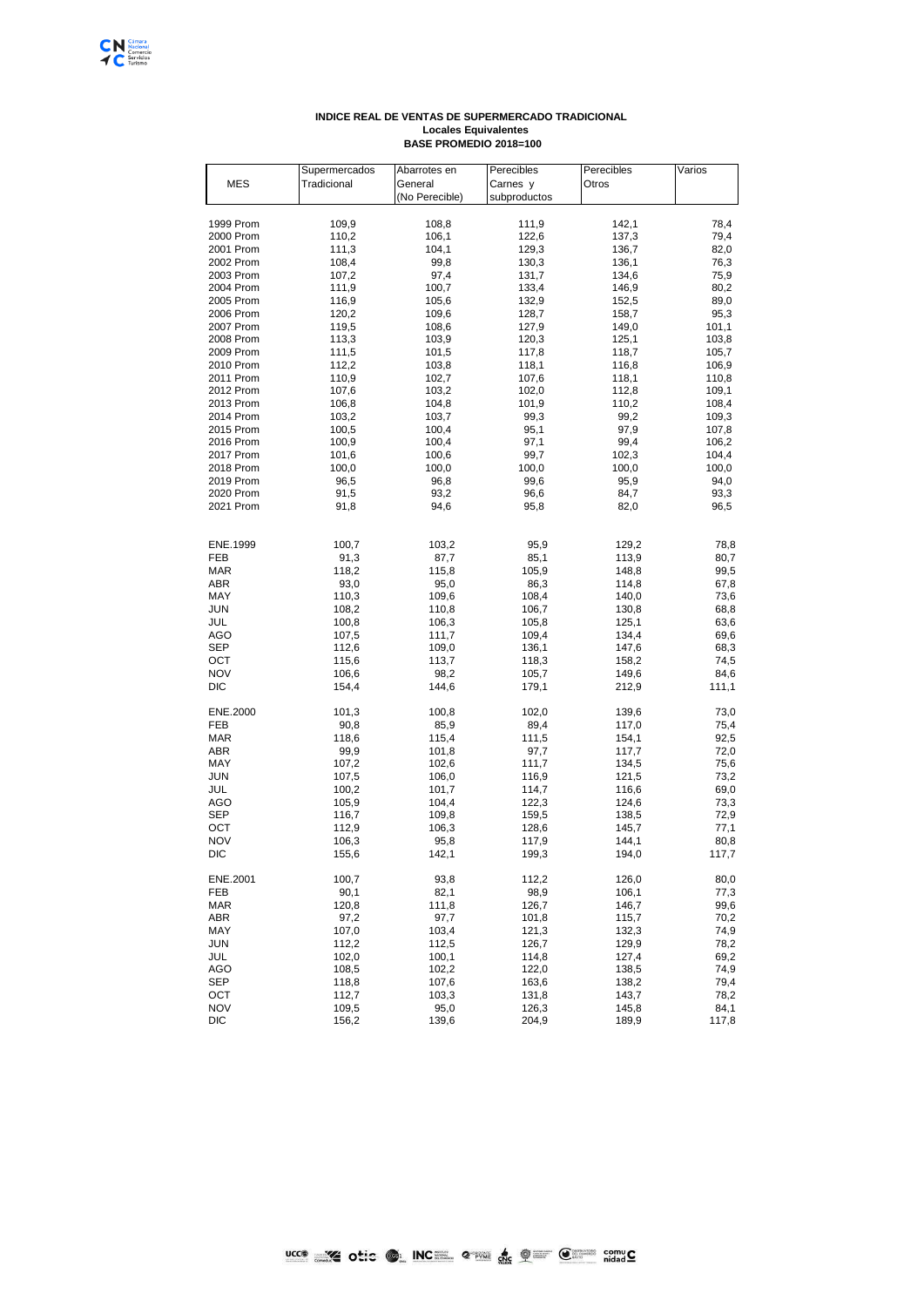

| <b>MES</b> | Supermercados<br>Tradicional | Abarrotes en<br>General | Perecibles<br>Carnes y | Perecibles<br>Otros | Varios |
|------------|------------------------------|-------------------------|------------------------|---------------------|--------|
|            |                              |                         |                        |                     |        |
|            |                              | (No Perecible)          | subproductos           |                     |        |
|            |                              |                         |                        |                     |        |
| ENE.2002   | 99,2                         | 90,6                    | 112,5                  | 120,3               | 79,1   |
| FEB        | 89,0                         | 78,5                    | 98,7                   | 101,7               | 79,2   |
| <b>MAR</b> | 120,0                        | 113,0                   | 126,0                  | 142,7               | 93,4   |
| ABR        | 91,8                         | 85,7                    | 106,5                  | 118,4               | 63,1   |
| MAY        | 104,0                        | 97,8                    | 125,3                  | 127,4               | 71,2   |
| JUN        | 107,8                        | 104,1                   | 128,1                  | 125,2               | 76,8   |
| JUL        | 97,2                         | 90,5                    | 117,9                  | 127,4               | 63,1   |
| AGO        | 108,1                        | 100,7                   | 129,0                  | 142,2               | 68,8   |
| SEP        | 113,0                        | 105,1                   | 153,4                  | 137,8               | 68,5   |
| ост        | 110,9                        | 101,4                   | 131,0                  | 149,3               | 71,3   |
| <b>NOV</b> |                              |                         | 130,3                  |                     |        |
|            | 109,2                        | 97,6                    |                        | 151,7               | 71,7   |
| DIC        | 150,6                        | 132,5                   | 204,7                  | 189,7               | 109,8  |
| ENE.2003   | 94,9                         | 86,2                    | 113,2                  | 118,3               | 69,1   |
| FEB        | 83,4                         | 73,0                    | 96,8                   | 98,9                | 68,7   |
|            |                              |                         |                        |                     |        |
| <b>MAR</b> | 114,4                        | 104,8                   | 128,1                  | 136,1               | 88,0   |
| ABR        | 90,9                         | 85,3                    | 108,5                  | 114,5               | 60,5   |
| MAY        | 103,7                        | 97,1                    | 129,5                  | 122,5               | 71,7   |
| JUN        | 103,0                        | 97,2                    | 126,7                  | 121,5               | 73,3   |
| JUL        | 96,8                         | 89,2                    | 121,5                  | 121,7               | 65,1   |
| AGO        | 113,5                        | 103,8                   | 140,9                  | 143,3               | 76,4   |
| SEP        | 113,7                        | 102,9                   | 157,2                  | 138,3               | 73,1   |
| ост        | 113,7                        | 103,3                   | 133,5                  | 152,2               | 76,1   |
| <b>NOV</b> | 110,9                        | 97,9                    | 129,8                  | 157,4               | 75,5   |
| DIC        | 147,6                        | 128,0                   | 194,5                  | 190,4               | 113,2  |
|            |                              |                         |                        |                     |        |
| ENE.2004   | 99,6                         | 91,5                    | 110,5                  | 127,0               | 76,0   |
| FEB        | 91,2                         | 79,6                    | 100,4                  | 113,8               | 77,1   |
| <b>MAR</b> | 109,3                        | 94,4                    | 124,2                  | 145,1               | 85,0   |
| ABR        | 97,0                         | 90,0                    | 112,9                  | 128,0               | 65,4   |
| MAY        | 107,9                        | 99,1                    | 131,5                  | 137,1               | 74,5   |
|            |                              |                         |                        |                     |        |
| JUN        | 104,0                        | 96,8                    | 129,3                  | 129,8               | 70,1   |
| JUL        | 103,2                        | 96,0                    | 124,9                  | 134,3               | 68,1   |
| AGO        | 113,4                        | 102,8                   | 135,2                  | 152,0               | 76,9   |
| SEP        | 119,9                        | 108,1                   | 160,4                  | 152,3               | 77,9   |
| OCT        | 122,5                        | 111,4                   | 138,8                  | 168,2               | 83,6   |
| <b>NOV</b> | 116,8                        | 102,5                   | 131,9                  | 171,2               | 81,9   |
| DIC        | 157,6                        | 136,2                   | 200,8                  | 204,5               | 125,9  |
|            |                              |                         |                        |                     |        |
| ENE.2005   | 105,5                        | 96,2                    | 113,8                  | 136,7               | 83,7   |
| FEB        | 95,3                         | 82,9                    | 102,2                  | 120,2               | 83,3   |
| <b>MAR</b> | 115,5                        | 100,4                   | 123,8                  | 153,7               | 95,2   |
| ABR        | 102,8                        | 94,8                    | 116,9                  | 136,4               | 72,7   |
| MAY        | 109,4                        | 100,6                   | 128,9                  | 139,9               | 78,9   |
| JUN        | 107,0                        | 99,8                    | 126,5                  | 135,0               | 76,5   |
| JUL        | 108,7                        | 101,3                   | 125,3                  | 142,2               | 76,5   |
| AGO        | 118,0                        | 107,6                   | 134,3                  | 157,5               | 84,9   |
| SEP        | 122,9                        | 112,2                   | 155,6                  | 153,0               | 85,6   |
| OCT        | 126,5                        | 115,6                   | 138,0                  | 167,8               | 93,5   |
| <b>NOV</b> |                              |                         | 128,8                  |                     |        |
|            | 121,3                        | 107,4                   |                        | 173,9               | 92,0   |
| DIC        | 169,5                        | 148,7                   | 201,0                  | 214,0               | 144,8  |
| ENE.2006   | 108,3                        | 98,0                    | 111,7                  | 142,0               | 91,0   |
| FEB        | 98,4                         | 85,5                    | 99,5                   | 124,8               | 91,3   |
| <b>MAR</b> |                              |                         |                        |                     | 107,9  |
|            | 122,9                        | 106,8                   | 125,9                  | 161,7               |        |
| ABR        | 109,8                        | 102,0                   | 117,0                  | 143,8               | 84,8   |
| MAY        | 110,9                        | 103,5                   | 123,2                  | 139,7               | 84,5   |
| JUN        | 110,6                        | 104,8                   | 123,4                  | 137,6               | 83,6   |
| JUL        | 110,7                        | 104,5                   | 120,9                  | 144,1               | 81,5   |
| AGO        | 122,0                        | 112,8                   | 130,2                  | 164,0               | 90,7   |
| SEP        | 126,2                        | 116,8                   | 149,2                  | 160,2               | 90,6   |
| OCT        | 126,9                        | 117,2                   | 127,6                  | 175,9               | 95,0   |
| <b>NOV</b> | 123,6                        | 110,5                   | 122,5                  | 183,8               | 94,5   |
| DIC        | 172,4                        | 152,2                   | 193,1                  | 227,1               | 147,8  |
|            |                              |                         |                        |                     |        |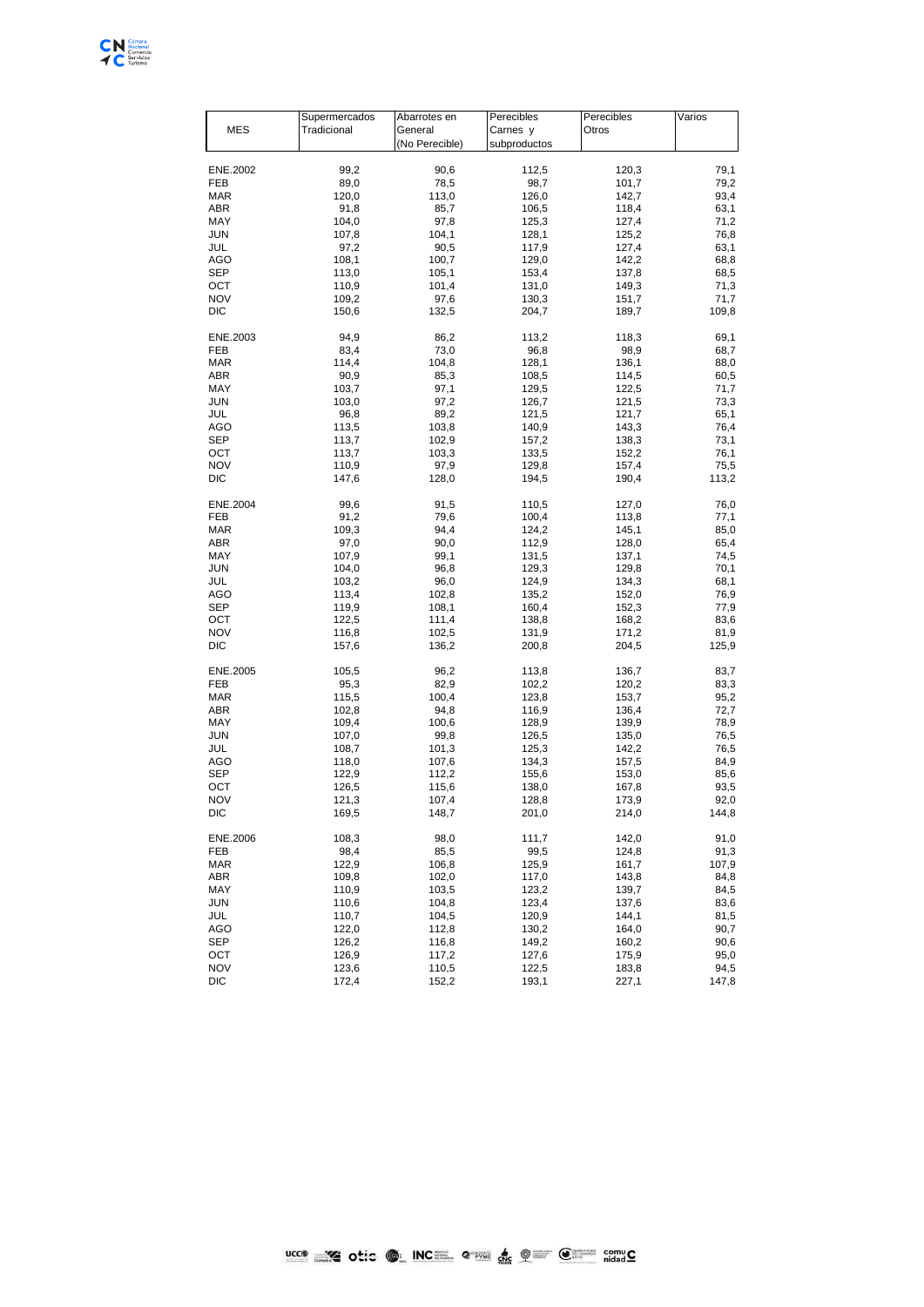

ľ  $\overline{\phantom{a}}$ 

|            | Supermercados | Abarrotes en   | Perecibles   | Perecibles | Varios |
|------------|---------------|----------------|--------------|------------|--------|
| <b>MES</b> | Tradicional   | General        | Carnes y     | Otros      |        |
|            |               | (No Perecible) | subproductos |            |        |
|            |               |                |              |            |        |
| ENE.2007   | 107,9         | 98,4           | 106,2        | 144,5      | 91.4   |
|            |               |                |              |            |        |
| FEB        | 98,8          | 86,3           | 96,6         | 127,2      | 92,7   |
| MAR        | 124,7         | 109,2          | 121,9        | 165,5      | 111,5  |
| ABR        | 111,9         | 104,4          | 114,9        | 147,7      | 88,6   |
| MAY        | 114,1         | 106,0          | 123,6        | 145,2      | 89,7   |
| JUN        | 112,0         | 105,7          | 125,3        | 134,0      | 89,5   |
| JUL        | 109,8         | 102,6          | 121,5        | 136,2      | 86,8   |
| AGO        | 114,9         | 105,5          | 125,7        | 141,7      | 93,4   |
|            |               |                |              |            |        |
| SEP        | 123,6         | 113,9          | 149,5        | 141,1      | 98,2   |
| ост        | 124,9         | 115,3          | 128,7        | 154,9      | 103,4  |
| NOV        | 123,8         | 110,4          | 127,0        | 159,6      | 106,3  |
| DIC        | 167,8         | 145,9          | 193,9        | 190,4      | 161,4  |
|            |               |                |              |            |        |
| ENE.2008   | 105,9         | 96,0           | 106,5        | 129,6      | 95,7   |
| FEB        | 100,3         | 88,2           | 99,1         | 115,0      | 100,5  |
|            | 125,0         | 112,3          |              | 141,2      | 119,2  |
| MAR        |               |                | 127,7        |            |        |
| ABR        | 102,7         | 96,4           | 107,9        | 119,9      | 87,8   |
| MAY        | 111,5         | 106,4          | 116,7        | 126,1      | 95,4   |
| JUN        | 104,9         | 98,5           | 111,9        | 113,0      | 93,9   |
| JUL        | 97,7          | 91,6           | 101,1        | 108,1      | 87,3   |
| AGO        | 114,0         | 105,4          | 123,5        | 122,5      | 102,5  |
| SEP        | 111,3         | 105,5          | 128,6        | 114,8      | 95,1   |
|            |               |                |              |            |        |
| ост        | 120,6         | 111,6          | 131,8        | 129,2      | 106,5  |
| NOV        | 117,0         | 105,6          | 118,0        | 132,6      | 109,6  |
| DIC        | 148,5         | 129,9          | 170,9        | 149,7      | 152,2  |
|            |               |                |              |            |        |
| ENE.2009   | 100,0         | 92,4           | 99,3         | 107,0      | 97,2   |
| FEB        | 90,7          | 82,4           | 87,8         | 93,4       | 94,6   |
| MAR        | 116,6         | 103,0          | 118,0        | 126,5      | 116,5  |
|            |               |                |              |            |        |
| ABR        | 100,4         | 97,6           | 101,1        | 112,0      | 87,3   |
| MAY        | 110,8         | 102,3          | 112,8        | 121,5      | 101,2  |
| JUN        | 103,3         | 95,2           | 110,1        | 110,4      | 94,8   |
| JUL        | 101,2         | 92,9           | 105,4        | 111,3      | 92,8   |
| AGO        | 118,8         | 106,3          | 128,6        | 123,7      | 112,5  |
| SEP        | 111,7         | 101,8          | 135,7        | 111,9      | 98,2   |
| ост        | 119,0         | 109,6          | 120,4        | 128,6      | 109,8  |
|            |               |                |              |            |        |
| NOV        | 117,1         | 104,7          | 119,6        | 130,1      | 111,1  |
| DIC        | 149,0         | 129,9          | 175,2        | 148,3      | 152,4  |
|            |               |                |              |            |        |
| ENE.2010   | 100,7         | 92,3           | 100,6        | 108,3      | 96,6   |
| FEB        | 87,7          | 79,5           | 86,0         | 90,8       | 90,4   |
| MAR        | 119,1         | 113,4          | 118,2        | 122,6      | 116,3  |
| ABR        | 99,9          | 96,2           | 103,3        | 107,8      | 89,2   |
| MAY        | 108,9         | 102,2          | 113,2        | 117,4      |        |
|            |               |                |              |            | 98,5   |
| JUN        | 106,2         | 98,3           | 116,3        | 112,3      | 96,2   |
| JUL        | 110,0         | 104,7          | 115,1        | 114,1      | 101,2  |
| AGO        | 113,8         | 104,6          | 118,5        | 117,6      | 108,6  |
| SEP        | 115,2         | 108,7          | 141,4        | 110,0      | 99,7   |
| ост        | 121,3         | 114,1          | 119,8        | 128,7      | 113,9  |
| NOV        | 113,9         | 102,7          | 112,0        | 125,8      | 110,9  |
|            |               |                |              |            |        |
| DIC        | 150,1         | 128,9          | 172,1        | 146,3      | 160,7  |
|            |               |                |              |            |        |
| ENE.2011   | 101,0         | 90,8           | 93,5         | 109,4      | 103,6  |
| FEB        | 92,2          | 83,0           | 79,9         | 97,5       | 102,1  |
| MAR        | 111,5         | 99,9           | 102,6        | 124,3      | 116,0  |
| ABR        | 104,5         | 102,4          | 99,2         | 115,0      | 96,8   |
|            |               |                |              |            |        |
| MAY        | 104,1         | 97,0           | 99,8         | 116,8      | 98,9   |
| JUN        | 105,3         | 98,2           | 104,6        | 112,6      | 103,0  |
| JUL        | 110,5         | 106,5          | 106,1        | 115,3      | 108,1  |
| AGO        | 110,9         | 102,1          | 108,8        | 116,3      | 110,2  |
| SEP        | 113,2         | 105,7          | 130,7        | 111,9      | 102,6  |
| ост        | 120,1         | 114,1          | 114,1        | 128,5      | 114,7  |
| NOV        | 109,2         | 101,3          | 98,4         | 123,9      | 109,1  |
|            |               |                |              |            |        |
| DIC        | 147,5         | 131,6          | 153,9        | 146,3      | 164,2  |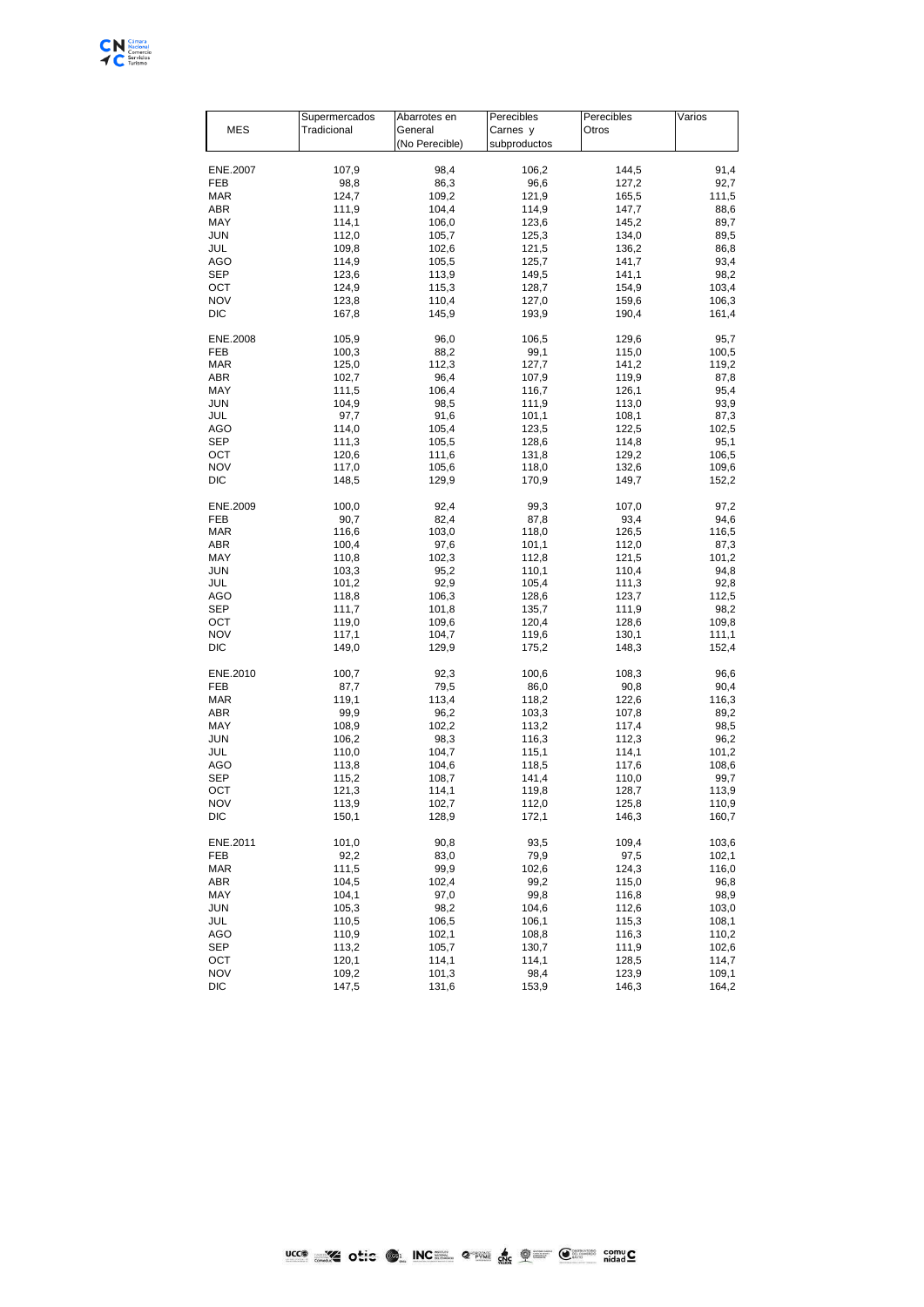

|          | Supermercados | Abarrotes en   | Perecibles   | Perecibles | Varios |
|----------|---------------|----------------|--------------|------------|--------|
| MES      | Tradicional   | General        | Carnes y     | Otros      |        |
|          |               | (No Perecible) | subproductos |            |        |
|          |               |                |              |            |        |
| ENE.2012 | 97,6          | 90,2           | 89,6         | 105,8      | 101,1  |
| FEB      | 92,6          | 85,5           | 80,4         | 96,8       | 104,4  |
| MAR      | 116,3         | 109,1          | 103,6        | 127,9      | 122,7  |
|          |               |                |              |            |        |
| ABR      | 103,2         | 101,7          | 94,9         | 112,8      | 100,2  |
| MAY      | 102,5         | 98,7           | 96,1         | 114,2      | 97,1   |
| JUN      | 105,2         | 102,4          | 102,1        | 111,1      | 101,4  |
| JUL      | 103,1         | 101,7          | 95,1         | 107,0      | 102,8  |
| AGO      | 107,9         | 104,9          | 100,8        | 110,5      | 108,5  |
| SEP      | 110,5         | 108,1          | 119,7        | 105,9      | 104,8  |
| ост      | 106,3         | 105.7          | 98,6         | 112,0      | 102,7  |
| NOV      | 105,3         | 101,8          | 97,3         | 112,9      | 106,7  |
|          |               |                |              |            |        |
| DIC      | 140,2         | 128,8          | 145,7        | 136,3      | 157,2  |
| ENE.2013 | 91,3          | 87,0           | 81,9         | 99,4       | 94,1   |
|          |               |                |              |            |        |
| FEB      | 87,4          | 82,3           | 76,2         | 91,2       | 97,5   |
| MAR      | 118,8         | 116,1          | 106,9        | 125,6      | 123,7  |
| ABR      | 98,7          | 96,0           | 93,0         | 110,2      | 94,7   |
| MAY      | 103,9         | 102,7          | 97,4         | 113,2      | 99,2   |
| JUN      | 105,8         | 106,0          | 101,9        | 109,2      | 104,1  |
| JUL      | 101,2         | 102,9          | 95,9         | 103,4      | 100,0  |
| AGO      | 109,8         | 109,4          | 105,1        | 108,7      | 111,2  |
| SEP      | 110,1         | 109,7          | 120,2        | 104,5      | 104,2  |
|          |               |                |              |            |        |
| ост      | 112,5         | 113,1          | 103,3        | 114,4      | 112,7  |
| NOV      | 105,1         | 103,5          | 97,8         | 110,8      | 107,3  |
| DIC      | 136,7         | 129,0          | 143,5        | 131,6      | 152,4  |
|          |               |                |              |            |        |
| ENE.2014 | 91,3          | 90,1           | 84,2         | 90,5       | 97,6   |
| FEB      | 84,8          | 82,4           | 76,0         | 80,0       | 100,0  |
| MAR      | 112,0         | 111,6          | 102,3        | 109,9      | 123,6  |
| ABR      | 98,7          | 104,9          | 91,8         | 95,9       | 97,5   |
| MAY      | 103,1         | 106,0          | 97,2         | 102,8      | 102,5  |
| JUN      | 103,4         | 105,2          | 101,2        | 98,7       | 106,6  |
| JUL      | 96,4          | 99,2           | 91,1         | 94,3       | 97,8   |
| AGO      | 110,5         | 112,2          | 106,4        | 103,0      | 115,9  |
|          |               |                |              |            |        |
| SEP      | 101,4         | 102,8          | 111,1        | 91,8       | 99,4   |
| ост      | 104,8         | 107,6          | 96,6         | 100,9      | 110,3  |
| NOV      | 102,8         | 101,1          | 96,9         | 103,3      | 110,9  |
| DIC      | 128,8         | 121,6          | 136,6        | 119,5      | 149,2  |
|          |               |                |              |            |        |
| ENE.2015 | 91,1          | 89,2           | 82,2         | 90,2       | 101,8  |
| FEB      | 84,5          | 80,6           | 74,0         | 81,7       | 102,7  |
| MAR      | 108,3         | 106,5          | 97,4         | 109,0      | 121,1  |
| ABR      | 96,8          | 98,9           | 91,1         | 98,1       | 97,6   |
| MAY      | 102,7         | 103,3          | 96,8         | 103,4      | 105,3  |
| JUN      | 99,0          | 100,2          | 98,1         | 95,9       | 101,5  |
| JUL      | 95,7          | 97,5           | 91,6         | 93,3       | 98,3   |
| AGO      | 104,8         | 105,6          | 98,5         | 98,6       | 113,3  |
|          |               |                |              |            |        |
| SEP      | 96,5          | 97,4           | 102,8        | 88,4       | 96,8   |
| ост      | 102,2         | 104,9          | 93,1         | 99,5       | 105,5  |
| NOV      | 100,5         | 99,6           | 91,2         | 100,8      | 109,1  |
| DIC      | 124,3         | 121,1          | 124,0        | 116,4      | 140,5  |
|          |               |                |              |            |        |
| ENE.2016 | 89,5          | 87,6           | 80,5         | 88,5       | 100,5  |
| FEB      | 87,3          | 82,8           | 76,7         | 85,3       | 105,3  |
| MAR      | 105,0         | 105,5          | 96,5         | 105,7      | 111,5  |
| ABR      | 96,9          | 97,2           | 91,5         | 98,5       | 100,3  |
| MAY      | 100,6         | 100,3          | 94,4         | 103,2      | 103,3  |
| JUN      | 96,3          | 98,1           | 96,9         | 94,7       | 94,9   |
| JUL      | 100,2         | 102,5          | 94,7         | 98,8       | 102,4  |
|          |               |                |              |            |        |
| AGO      | 97,6          | 97,1           | 94,4         | 96,2       | 100,7  |
| SEP      | 100,4         | 102,0          | 111,2        | 91,3       | 97,2   |
| ост      | 106,8         | 107,6          | 101,8        | 103,7      | 110,3  |
| NOV      | 101,1         | 98,6           | 92,1         | 104,7      | 108,8  |
| DIC      | 128,7         | 125,6          | 133,9        | 122,3      | 138,8  |
|          |               |                |              |            |        |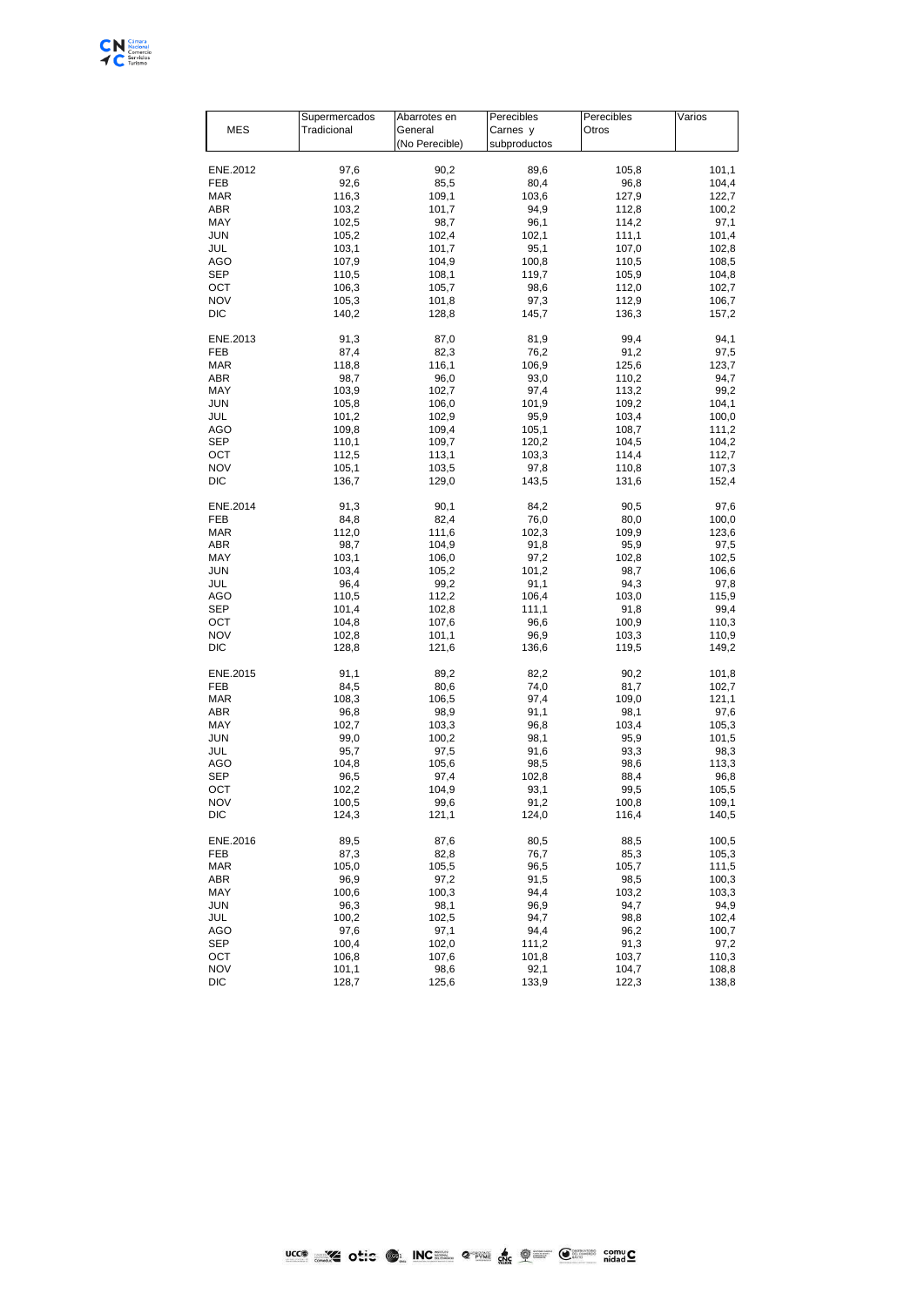

|                   | Supermercados  | Abarrotes en   | Perecibles    | Perecibles     | Varios         |
|-------------------|----------------|----------------|---------------|----------------|----------------|
| <b>MES</b>        | Tradicional    | General        | Carnes y      | Otros          |                |
|                   |                | (No Perecible) | subproductos  |                |                |
|                   |                |                |               |                |                |
| ENE.2017          | 91,8           | 89,5           | 83,9          | 94,3           | 99,2           |
| FEB               | 85,0           | 81,9           | 77,5          | 84,7           | 96,7           |
| MAR               | 106,2          | 104,6          | 99,2          | 109,8          | 112,5          |
| ABR               | 99,6           | 103,5          | 91,8          | 101,7          | 98,1           |
| MAY               | 96,6           | 94,4           | 91,5          | 102,1          | 98,8           |
| JUN               | 98,7           | 98,3           | 98,6          | 101,4          | 97,5           |
| JUL               | 100,8          | 101,4          | 97,9          | 102,1          | 100,9          |
| AGO               | 99,3           | 98,0           | 98,6          | 99,6           | 100,0          |
| SEP               | 105,4          | 105,8          | 117,8         | 98,6           | 100,5          |
| ОСТ               | 103,9          | 101,5          | 106,3         | 102,9          | 104,9          |
| NOV               | 102,3          | 99,0           | 96,0          | 105,5          | 109,2          |
| DIC               | 130,1          | 128,7          | 137,1         | 124,5          | 134,7          |
| ENE.2018          | 88,5           | 86,3           | 85,7          | 91,5           | 91,0           |
| FEB               | 83,8           | 83,3           | 79,4          | 84,2           | 87,9           |
| <b>MAR</b>        | 112,2          | 114,0          | 106,7         | 113,2          | 114,3          |
| ABR               | 96,1           | 93,4           | 94,3          | 99,7           | 99,6           |
| MAY               | 96,3           | 95,3           | 94,6          | 101,9          | 93,8           |
| JUN               | 99,3           | 100,9          | 99,2          | 100,0          | 96,6           |
|                   | 96,2           | 96,9           |               |                |                |
| JUL               |                |                | 95,8          | 97,5           | 94,1           |
| AGO               | 96,5           | 97,7           | 90,4          | 96,1           | 97,8           |
| SEP               | 102,4          | 103,6          | 118,0         | 94,0           | 95,3           |
| OCT               | 99,7           | 101,8          | 98,5          | 99,9           | 94,8           |
| <b>NOV</b><br>DIC | 100,4<br>128,5 | 99,4<br>127,5  | 98,4<br>139,0 | 101,8<br>120,2 | 102,2<br>132,6 |
|                   |                |                |               |                |                |
| ENE.2019          | 87,7           | 85,5           | 85,3          | 91,7           | 89,8           |
| FEB               | 85,1           | 83,1           | 80,8          | 85,1           | 92,9           |
| <b>MAR</b>        | 108,7          | 109,0          | 106,0         | 109,4          | 109,3          |
| ABR               | 93,6           | 93,8           | 92,5          | 92,1           | 94,8           |
| MAY               | 91,5           | 91,3           | 91,4          | 92,9           | 90,0           |
| JUN               | 99,1           | 102,1          | 100,3         | 97,3           | 93,9           |
| JUL               | 92,3           | 93,8           | 95,1          | 93,5           | 86,5           |
| AGO               | 100,6          | 101,0          | 103,6         | 100,7          | 97,7           |
| SEP               | 99,7           | 100,1          | 119,1         | 95,2           | 87,7           |
| ост               | 93,0           | 95,7           | 99,3          | 91,6           | 83,8           |
| <b>NOV</b>        | 88,9           | 89,2           | 90,6          | 89,3           | 86,3           |
| DIC               | 117,7          | 117,0          | 131,3         | 112,2          | 115,4          |
| ENE.2020          | 85,6           | 84,1           | 85,5          | 89,7           | 85,8           |
| FEB               | 91,5           | 93,1           | 88,9          | 88,7           | 96,3           |
| <b>MAR</b>        | 116,4          | 123,0          | 115,3         | 110,1          | 113,9          |
| ABR               | 86,3           | 90,8           | 91,0          | 85,2           | 77,3           |
| MAY               | 87,4           | 92,5           | 91,3          | 81,8           | 82,1           |
| JUN               | 79,2           | 82,6           | 82,8          | 72,5           | 79,0           |
| JUL               | 81,9           | 84,5           | 84,0          | 74,4           | 85,2           |
| AGO               | 93,9           | 93,7           | 96,9          | 80,4           | 109,6          |
| SEP               | 91,4           | 90,6           | 107,6         | 79,5           | 93,7           |
| ост               | 87,3           | 91,0           | 90,2          | 75,1           | 93,7           |
| <b>NOV</b>        | 85,0           | 83,4           | 92,6          | 80,3           | 87,8           |
| DIC               | 111,6          | 109,5          | 132,5         | 98,3           | 114,6          |
|                   |                |                |               |                |                |
| ENE.2021          | 83,8           | 84,5           | 85,7          | 77,2           | 89,5           |
| FEB               | 77,9           | 79,4           | 79,4          | 71,7           | 83,2           |
| MAR               | 96,4           | 100,1          | 99,3          | 89,7           | 96,1           |
| ABR               | 79,6           | 81,5           | 83,9          | 73,7           | 81,5           |
| MAY               | 91,7           | 92,8           | 94,9          | 79,7           | 102,6          |
| JUN               | 89,0           | 91,1           | 93,3          | 77,4           | 96,8           |
| JUL               | 88,8           | 92,0           | 93,9          | 78,6           | 92,6           |
| AGO               | 92,0           | 94,3           | 97,0          | 82,3           | 95,8           |
| SEP               | 93,8           | 96,5           | 110,0         | 80,3           | 91,5           |
| ост               | 99,8           | 104,4          | 102,1         | 89,9           | 102,5          |
| <b>NOV</b>        | 90,6           | 96,1           | 85,6          | 78,0           | 101,5          |
| DIC               | 118,3          | 122,5          | 124,0         | 104,9          | 124,1          |
| ENE.2022          | 83,4           | 85,9           | 78,9          | 79,0           | 91,0           |
| FEB               | 80,1           | 85,1           | 72,1          | 72,7           | 90,1           |
| MAR               | 90,5           | 98,6           | 80,0          | 84,3           | 96,3           |
| ABR               | 88,2           | 98,3           | 81,4          | 77,4           | 92,3           |
|                   |                |                |               |                |                |

Fuente: Departamento de Estudios CNC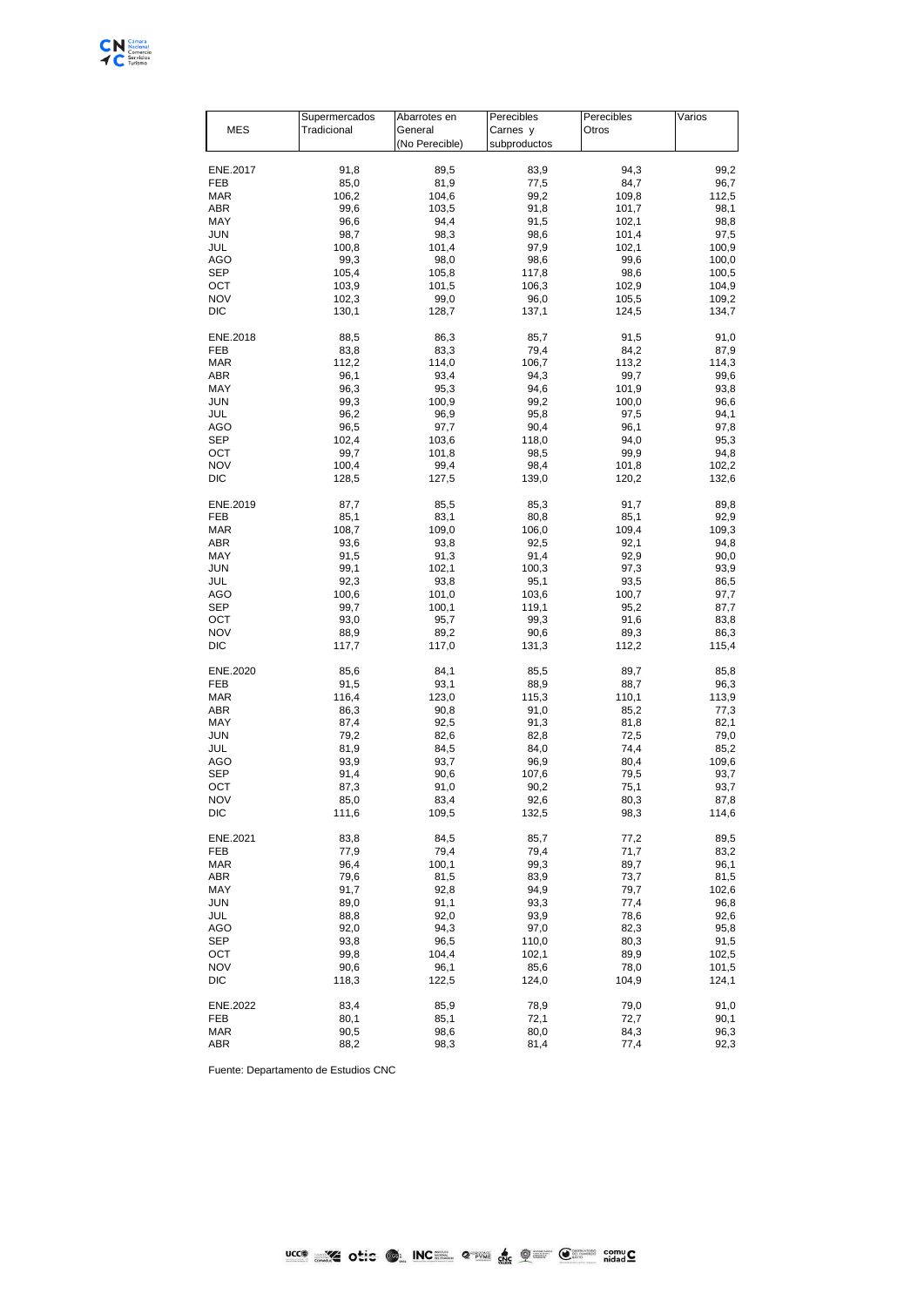| <b>MES</b>             | Supermercados<br>Tradicional | Abarrotes en<br>General | Perecibles<br>Carnes y | Perecibles<br>Otros | Varios            |
|------------------------|------------------------------|-------------------------|------------------------|---------------------|-------------------|
|                        |                              | (No Perecible)          | subproductos           |                     |                   |
| 2000/1999              | 0,3                          | $-2,5$                  | 9,6                    | $-3,4$              | 1,2               |
| 2001/2000              | 1,0                          | $-1,9$                  | 5,4                    | $-0,5$              | 3,3               |
| 2002/2001              | $-2,6$                       | $-4,1$                  | 0,8                    | $-0,4$              | $-6,9$            |
| 2003/2002              | $-1,1$                       | $-2,4$                  | 1,1                    | $-1,1$              | $-0,6$            |
| 2004/2003              | 4,3                          | 3,4                     | 1,3                    | 9,2                 | 5,7               |
| 2005/2004              | 4,5                          | 4,9                     | $-0,4$                 | 3,8                 | 10,9              |
| 2006/2005              | 2,9                          | 3,7                     | $-3,2$                 | 4,1                 | 7,1               |
| 2007/2006              | $-0,6$                       | $-0,8$                  | $-0,6$                 | $-6,1$              | 6,1               |
| 2008/2007              | $-5,2$                       | $-4,3$                  | $-6,0$                 | $-16,0$             | 2,7               |
| 2009/2008              | $-1,5$                       | $-2,3$                  | $-2,1$                 | $-5,1$              | 1,8               |
| 2010/2009              | 0,6                          | 2,2                     | 0,2                    | $-1,6$              | 1,1               |
| 2011/2010              | $-1,2$                       | $-1,0$                  | $-8,8$                 | 1,2                 | 3,7               |
| 2012/2011              | $-3,0$                       | 0,5                     | $-5,3$                 | $-4,5$              | $-1,5$            |
| 2013/2012              | $-0,7$                       | 1,5                     | $_{0,0}$               | $-2,3$              | $-0,7$            |
| 2014/2013              | $-3,4$                       | $-1,0$                  | $-2,6$                 | $-10,0$             | 0,8               |
| 2015/2014              | $-2,6$                       | $-3,2$                  | $-4,3$                 | $-1,3$              | $-1,4$            |
| 2016/2015              | 0,3                          | 0,0                     | 2,1                    | 1,5                 | $-1,5$            |
| 2017/2016              | 0,8                          | 0,1                     | 2,7<br>0,3             | 2,9<br>$-2,2$       | $-1,7$<br>$-4,2$  |
| 2018/2017<br>2019/2018 | $-1,6$<br>$-3,5$             | $-0,6$<br>$-3,2$        | $-0,4$                 | $-4,1$              | $-6,0$            |
| 2020/2019              | $-5,2$                       | $-3,7$                  | $-3,1$                 | $-11,7$             | $-0,8$            |
| 2021/2020              | 0,4                          | 1,5                     | $-0,8$                 | $-3,2$              | 3,4               |
|                        |                              |                         |                        |                     |                   |
| ENE.2000               | 0,6                          | $-2,3$                  | 6,4                    | 8,0                 | $-7,3$            |
| FEB                    | $-0,5$                       | $-2,0$                  | 5,1                    | 2,7                 | -6,6              |
| <b>MAR</b>             | 0,3                          | $-0,4$                  | 5,3                    | 3,5                 | $-7,1$            |
| ABR                    | 7,4                          | 7,2                     | 13,1                   | 2,6                 | 6,2               |
| MAY                    | $-2,8$                       | $-6,4$                  | 3,0                    | $-4,0$              | 2,7               |
| JUN                    | $-0,7$                       | $-4,3$                  | 9,5                    | $-7,1$              | 6,5               |
| JUL                    | $-0,6$                       | $-4,3$                  | 8,4                    | $-6,9$              | 8,3               |
| AGO                    | $-1,4$                       | $-6,5$                  | 11,8                   | $-7,3$              | 5,3               |
| SEP<br>OCT             | 3,6<br>$-2,3$                | 0,7<br>$-6,5$           | 17,3<br>8,7            | $-6,1$<br>$-7,9$    | 6,6<br>3,5        |
| <b>NOV</b>             | $-0,2$                       | $-2,5$                  | 11,6                   | $-3,7$              | $-4,5$            |
| DIC                    | 0,8                          | $-1,7$                  | 11,3                   | $-8,9$              | 6,0               |
| ENE.2001               | $-0,6$                       | $-7,0$                  | 10,1                   | $-9,7$              | 9,5               |
| FEB                    | $-0,8$                       | $-4,3$                  | 10,5                   | $-9,3$              | 2,6               |
| <b>MAR</b>             | 1,8                          | $-3,1$                  | 13,7                   | $-4,8$              | 7,8               |
| ABR                    | $-2,7$                       | $-4,0$                  | 4,3                    | $-1,7$              | $-2,6$            |
| MAY                    | $-0,2$                       | 0,8                     | 8,6                    | $-1,6$              | -0,8              |
| <b>JUN</b>             | 4,4                          | 6,1                     | 8,4                    | 6,9                 | 6,8               |
| JUL                    | 1,8                          | $-1,6$                  | 0,1                    | 9,3                 | 0,4               |
| AGO                    | 2,4                          | $-2,2$                  | $-0,3$                 | 11,2                | 2,1               |
| SEP<br>OCT             | 1,8                          | $-1,9$                  | 2,5                    | $-0,2$<br>$-1,4$    | 9,0               |
| <b>NOV</b>             | $-0,2$<br>2,9                | $-2,8$<br>$-0,8$        | 2,5<br>7,1             | 1,2                 | 1,5<br>4,1        |
| DIC                    | 0,4                          | $-1,8$                  | 2,9                    | $-2,1$              | 0,1               |
| ENE.2002               | $-1,4$                       | $-3,4$                  | 0,3                    | $-4,5$              | $-1,1$            |
| FEB                    | $-1,2$                       | $-4,4$                  | $-0,2$                 | $-4,2$              | 2,5               |
| <b>MAR</b>             | $-0,6$                       | 1,1                     | $-0,6$                 | $-2,7$              | $-6,3$            |
| ABR                    | $-5,5$                       | $-12,3$                 | 4,6                    | 2,3                 | $-10,0$           |
| MAY                    | $-2,8$                       | $-5,4$                  | 3,2                    | $-3,7$              | $-5,0$            |
| JUN                    | $-3,9$                       | $-7,5$                  | 1,1                    | $-3,6$              | $-1,8$            |
| JUL                    | $-4,7$                       | $-9,5$                  | 2,7                    | 0,0                 | $-8,8$            |
| AGO                    | $-0,4$                       | $-1,4$                  | 5,7                    | 2,6                 | $-8,1$            |
| SEP                    | $-4,8$                       | $-2,4$                  | $-6,2$                 | $-0,3$              | $-13,7$           |
| OCT<br><b>NOV</b>      | $-1,6$                       | $-1,8$<br>2,7           | $-0,6$                 | 3,9                 | $-8,8$            |
| DIC                    | $-0,3$<br>$-3,6$             |                         | 3,1                    | 4,0                 | $-14,8$<br>$-6,8$ |
|                        |                              | $-5,1$                  | $-0,1$                 | $-0,1$              |                   |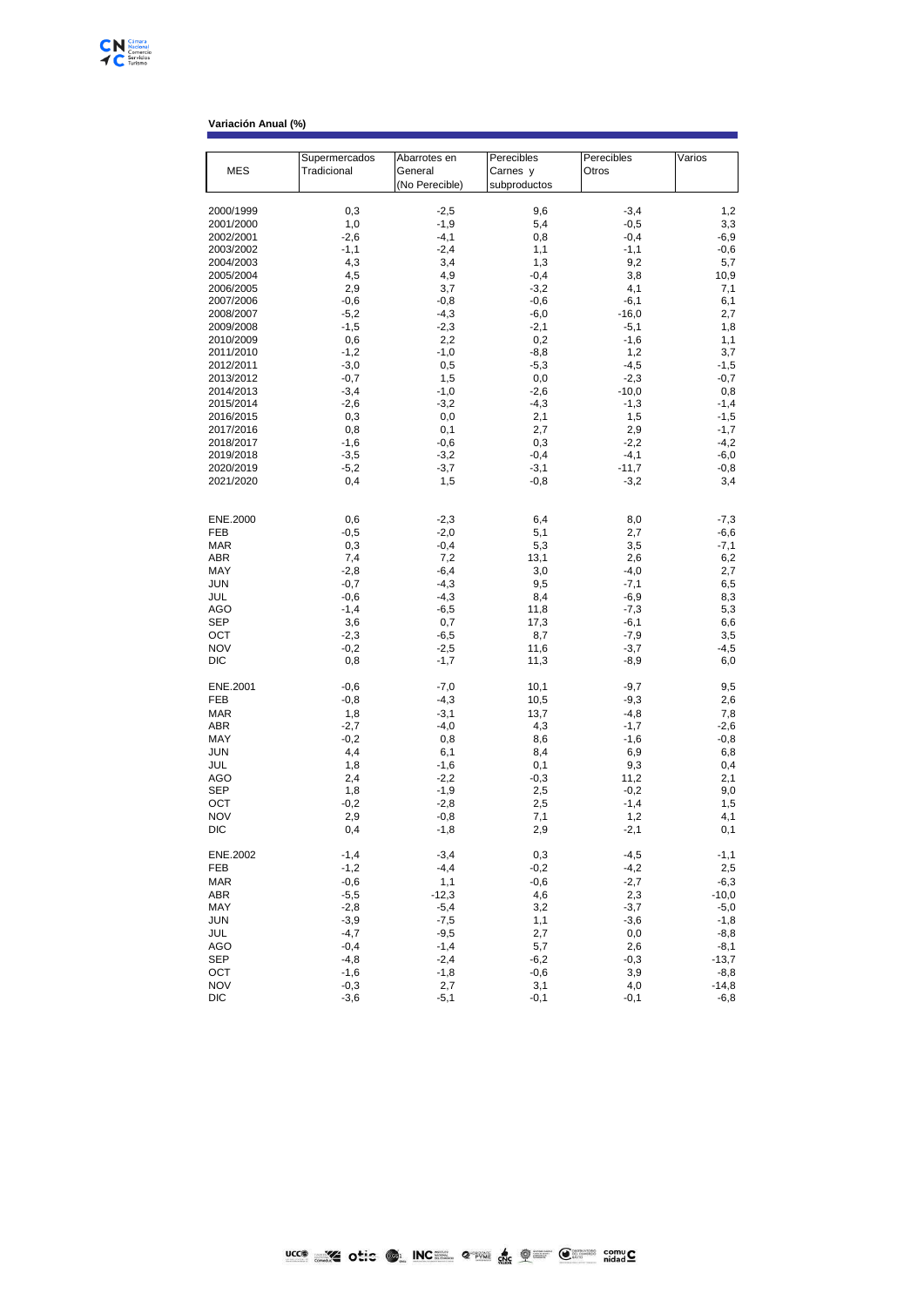

|                 | Supermercados | Abarrotes en   | Perecibles   | Perecibles | Varios  |
|-----------------|---------------|----------------|--------------|------------|---------|
| <b>MES</b>      | Tradicional   | General        | Carnes y     | Otros      |         |
|                 |               | (No Perecible) | subproductos |            |         |
|                 |               |                |              |            |         |
| ENE.2003        | $-4,4$        | $-4,9$         | 0,6          | $-1,6$     | $-12,6$ |
| FEB             | $-6,3$        | $-7,0$         | $-1,8$       | $-2,8$     | $-13,3$ |
| <b>MAR</b>      | $-4,7$        | $-7,3$         | 1,7          | $-4,6$     | $-5,7$  |
| <b>ABR</b>      | $-1,0$        | $-0,4$         | 1,9          | $-3,3$     | $-4,2$  |
| MAY             | $-0,2$        | $-0,8$         | 3,4          | $-3,9$     | 0,8     |
| <b>JUN</b>      | $-4,4$        | $-6,6$         | $-1,0$       | $-2,9$     | $-4,5$  |
| JUL             | $-0,4$        | $-1,4$         | 3,1          | $-4,5$     | 3,2     |
| AGO             | 5,1           | 3,1            | 9,3          | 0,8        | 11,0    |
| <b>SEP</b>      | 0,5           | $-2,1$         | 2,5          | 0,4        | 6,6     |
|                 |               |                |              |            |         |
| OCT             | 2,5           | 1,8            | 1,9          | 1,9        | 6,7     |
| <b>NOV</b>      | 1,6           | 0,4            | $-0,3$       | 3,8        | 5,3     |
| <b>DIC</b>      | $-2,0$        | $-3,4$         | $-4,9$       | 0,4        | 3,0     |
| ENE.2004        | 5,0           | 6,2            | $-2,4$       | 7,3        | 10,0    |
| FEB             | 9,4           | 9,0            | 3,7          | 15,1       | 12,1    |
| <b>MAR</b>      | $-4,5$        | $-9,9$         | $-3,1$       | 6,6        | $-3,4$  |
| <b>ABR</b>      | 6,7           | 5,5            | 4,1          | 11,7       | 8,1     |
| MAY             | 4,0           | 2,2            | 1,6          | 12,0       | 3,8     |
| <b>JUN</b>      | 0,9           | $-0,4$         | 2,0          | 6,8        | $-4,5$  |
|                 |               |                |              |            |         |
| JUL             | 6,6           | 7,6            | 2,8          | 10,4       | 4,6     |
| AGO             | $-0,1$        | $-1,0$         | $-4,0$       | 6,1        | 0,7     |
| <b>SEP</b>      | 5,5           | 5,1            | 2,0          | 10,1       | 6,6     |
| OCT             | 7,8           | 7,8            | 4,0          | 10,6       | 9,8     |
| <b>NOV</b>      | 5,3           | 4,7            | 1,6          | 8,7        | 8,4     |
| <b>DIC</b>      | 6,8           | 6,4            | 3,2          | 7,4        | 11,2    |
| ENE.2005        | 5,9           | 5,1            | 3,0          | 7,7        | 10,1    |
|                 |               |                |              |            |         |
| FEB             | 4,6           | 4,1            | 1,8          | 5,6        | 8,1     |
| <b>MAR</b>      | 5,7           | 6,3            | $-0,3$       | 5,9        | 11,9    |
| <b>ABR</b>      | 6,0           | 5,3            | 3,6          | 6,6        | 11,3    |
| MAY             | 1,4           | 1,4            | $-2,0$       | 2,0        | 5,9     |
| <b>JUN</b>      | 2,9           | 3,1            | $-2,2$       | 4,0        | 9,2     |
| JUL             | 5,3           | 5,6            | 0,3          | 5,8        | 12,3    |
| AGO             | 4,1           | 4,6            | $-0,7$       | 3,6        | 10,3    |
| SEP             | 2,5           | 3,8            | $-3,0$       | 0,5        | 9,9     |
| OCT             | 3,2           | 3,8            | $-0,5$       | $-0,2$     | 11,9    |
| <b>NOV</b>      | 3,9           | 4,8            | $-2,4$       | 1,6        | 12,4    |
|                 |               |                |              |            |         |
| <b>DIC</b>      | 7,6           | 9,1            | 0,1          | 4,6        | 15,0    |
| ENE.2006        | 2,6           | 1,9            | $-1,9$       | 3,8        | 8,8     |
| FEB             | 3,2           | 3,2            | $-2,6$       | 3,8        | 9,6     |
| <b>MAR</b>      | 6,4           | 6,3            | 1,7          | 5,2        | 13,4    |
| <b>ABR</b>      | 6,8           | 7,6            | 0,1          | 5,5        | 16,6    |
| MAY             | 1,4           | 3,0            | $-4,4$       | $-0,2$     | 7,1     |
| <b>JUN</b>      | 3,4           | 5,0            | $-2,4$       | 2,0        | 9,3     |
| JUL             | 1,9           | 3,2            | $-3,5$       | 1,3        | 6,6     |
| <b>AGO</b>      | 3,4           | 4,9            | $-3,0$       | 4,1        | 6,9     |
| <b>SEP</b>      | 2,7           | 4,1            | $-4,1$       | 4,7        | 5,8     |
| OCT             | 0,3           | 1,4            | $-7,5$       | 4,8        | 1,6     |
| <b>NOV</b>      | 1,9           | 2,9            | $-4,9$       | 5,7        | 2,7     |
| DIC             | 1,7           | 2,3            | $-3,9$       | 6,1        | 2,1     |
|                 |               |                |              |            |         |
| <b>ENE.2007</b> | $-0,4$        | 0,4            | $-4,9$       | 1,8        | 0,5     |
| FEB             | 0,4           | 0,9            | $-3,0$       | 1,9        | 1,5     |
| <b>MAR</b>      | 1,4           | 2,3            | $-3,1$       | 2,4        | 3,3     |
| ABR             | 1,9           | 2,3            | $-1,8$       | 2,7        | 4,5     |
| MAY             | 2,8           | 2,4            | 0,3          | 3,9        | 6,2     |
| <b>JUN</b>      | 1,3           | 0,9            | 1,5          | $-2,6$     | 7,0     |
| JUL             | $-0,8$        | $-1,8$         | 0,5          | $-5,5$     | 6,5     |
| AGO             | $-5,8$        | $-6,5$         | -3,5         | $-13,6$    | 3,0     |
| <b>SEP</b>      | $-2,1$        | $-2,5$         | 0,2          | $-11,9$    | 8,4     |
| OCT             | $-1,6$        | $-1,6$         | 0,9          | $-12,0$    | 8,9     |
|                 |               |                |              |            |         |
| <b>NOV</b>      | 0,1           | $-0,1$         | 3,7          | $-13,1$    | 12,5    |
| $_{\rm DIC}$    | $-2,6$        | $-4,1$         | 0,4          | $-16,2$    | 9,2     |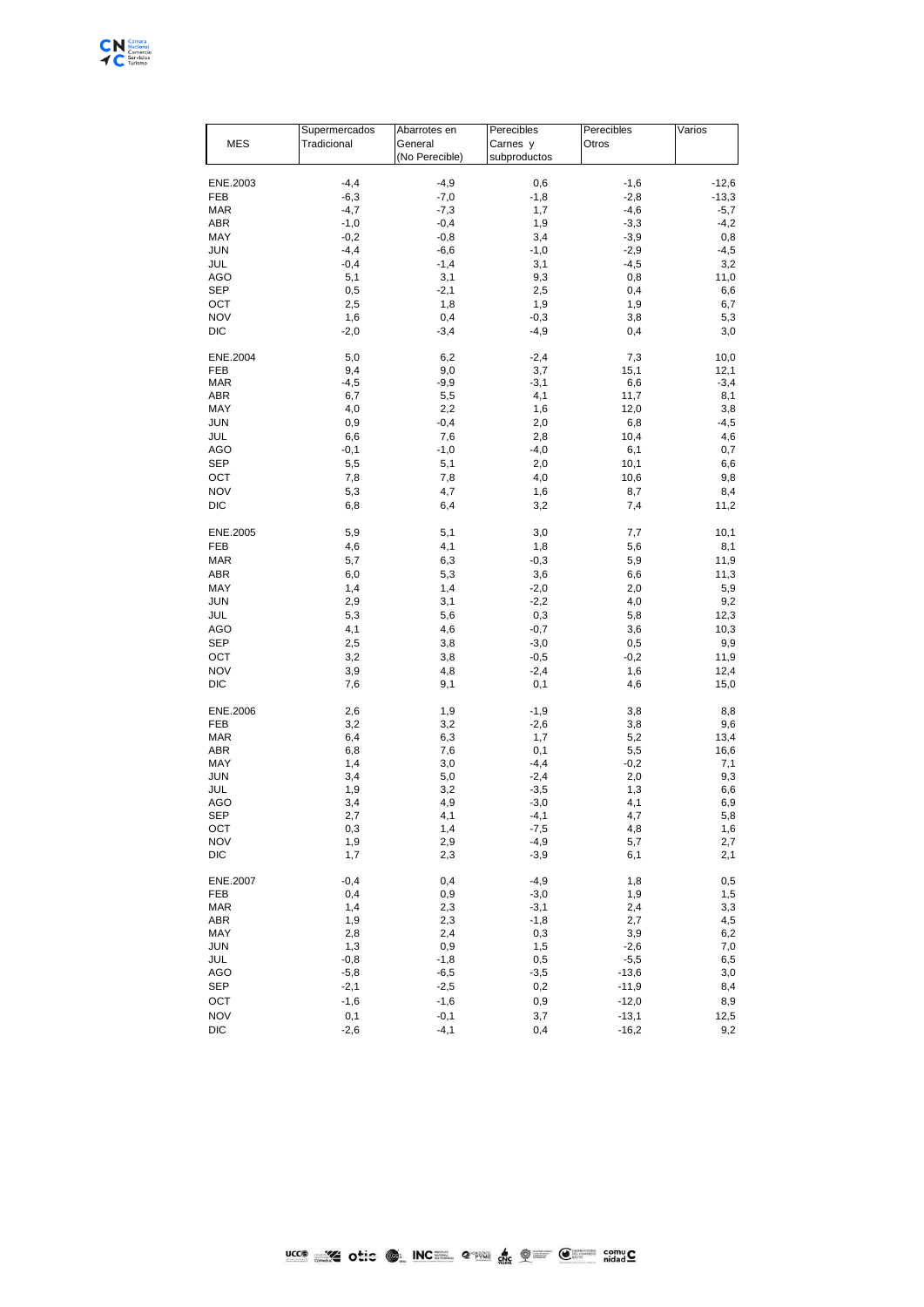

|            | Supermercados | Abarrotes en   | Perecibles   | Perecibles | Varios  |
|------------|---------------|----------------|--------------|------------|---------|
| <b>MES</b> | Tradicional   | General        | Carnes y     | Otros      |         |
|            |               | (No Perecible) | subproductos |            |         |
|            |               |                |              |            |         |
| ENE.2008   | $-1,8$        | $-2,5$         | 0,3          | $-10,3$    | 4,7     |
| FEB        | 1,5           | 2,2            | 2,6          | $-9,5$     | 8,4     |
| <b>MAR</b> | 0,3           | 2,9            | 4,7          | $-14,7$    | 6,9     |
| ABR        | $-8,2$        | $-7,6$         | $-6,1$       | $-18,8$    | $-0,9$  |
| MAY        | $-2,2$        | 0,3            | $-5,6$       | $-13,1$    | 6,4     |
| <b>JUN</b> | $-6,4$        | $-6,9$         | $-10,7$      | $-15,7$    | 5,0     |
| JUL        | $-11,1$       | $-10,7$        | $-16,8$      | $-20,6$    | 0,6     |
| AGO        | $-0,8$        | $-0,1$         | $-1,7$       | $-13,5$    | 9,7     |
| SEP        | $-9,9$        | $-7,3$         | $-14,0$      | $-18,6$    | $-3,1$  |
| OCT        | $-3,4$        | $-3,2$         | 2,4          | $-16,6$    | 3,0     |
| <b>NOV</b> | $-5,5$        | $-4,4$         | $-7,1$       | $-17,0$    | 3,1     |
| DIC        | $-11,5$       | $-11,0$        | $-11,9$      | $-21,4$    | $-5,7$  |
| ENE.2009   | $-5,6$        | $-3,7$         | $-6,7$       | $-17,4$    | 1,5     |
| FEB        | $-9,6$        | $-6,5$         | $-11,4$      | $-18,8$    | $-5,9$  |
| <b>MAR</b> | $-6,7$        | $-8,3$         | $-7,6$       | $-10,4$    | $-2,2$  |
| ABR        | $-2,3$        | 1,2            | $-6,3$       | $-6,6$     | $-0,6$  |
| MAY        | $-0,7$        | $-3,8$         | $-3,4$       | $-3,6$     | 6,1     |
| <b>JUN</b> | $-1,5$        | $-3,3$         | $-1,6$       | $-2,3$     | 0,9     |
| JUL        | 3,7           | 1,3            | 4,3          | 2,9        | 6,3     |
| AGO        | 4,2           | 0,9            | 4,2          | 1,0        | 9,8     |
| SEP        | 0,3           | $-3,5$         | 5,6          | $-2,6$     | 3,3     |
| ОСТ        | $-1,4$        | $-1,8$         | $-8,6$       | $-0,5$     | 3,1     |
| <b>NOV</b> | 0,1           | $-0,8$         | 1,4          | $-1,8$     | 1,4     |
| DIC        | 0,4           | 0,0            | 2,5          | $-0,9$     | 0,1     |
|            |               |                |              |            |         |
| ENE.2010   | 0,8           | $-0,2$         | 1,4          | 1,2        | $-0,6$  |
| FEB.       | $-3,2$        | $-3,5$         | $-2,0$       | $-2,8$     | $-4,4$  |
| <b>MAR</b> | 2,1           | 10,1           | 0,2          | $-3,0$     | $-0,2$  |
| ABR        | $-0,5$        | $-1,4$         | 2,2          | $-3,7$     | 2,3     |
| MAY        | $-1,7$        | $-0,1$         | 0,4          | $-3,4$     | $-2,7$  |
| JUN        | 2,8           | 3,2            | 5,7          | 1,7        | 1,5     |
| JUL        | 8,6           | 12,7           | 9,2          | 2,5        | 9,1     |
| AGO        | $-4,2$        | $-1,6$         | $-7,8$       | $-5,0$     | $-3,5$  |
| SEP        | 3,1           | 6,7            | 4,2          | $-1,7$     | 1,5     |
| OCT        | 2,0           | 4,1            | $-0,5$       | 0,1        | 3,7     |
| <b>NOV</b> | $-2,8$        | $-1,9$         | -6,3         | $-3,3$     | $-0,1$  |
| <b>DIC</b> | 0,7           | $-0,8$         | $-1,8$       | $-1,4$     | 5,5     |
| ENE.2011   | 0,3           | $-1,6$         | $-7,1$       | 1,0        | 7,3     |
| FEB.       | 5,1           | 4,3            | $-7,2$       | 7,4        | 12,9    |
| <b>MAR</b> | $-6,3$        | $-11,9$        | $-13,3$      | 1,4        | $-0,2$  |
| ABR        | 4,7           | 6,4            | $-4,0$       | 6,7        | 8,5     |
| MAY        | $-4,4$        | $-5,1$         | $-11,8$      | $-0,5$     | 0,4     |
| <b>JUN</b> | $-0,8$        | 0,0            | $-10,1$      | 0,3        | 7,1     |
| JUL        | 0,5           | 1,8            | $-7,7$       | 1,0        | 6,8     |
| AGO        | $-2,5$        | $-2,3$         | $-8,2$       | $-1,1$     | 1,4     |
| SEP        | $-1,7$        | $-2,7$         | $-7,6$       | 1,7        | 2,9     |
| ОСТ        | $-1,0$        | 0,0            | $-4,7$       | $-0,1$     | 0,7     |
| <b>NOV</b> | $-4,1$        | $-1,4$         | $-12,2$      | $-1,6$     | $-1,6$  |
| DIC        | $-1,8$        | 2,1            | $-10,6$      | 0,0        | 2,2     |
| ENE.2012   | $-3,3$        | $-0,7$         | $-4,2$       | $-3,3$     | $-2,4$  |
| FEB.       | 0,4           | 3,1            | $0,\!7$      | $-0,7$     | 2,3     |
| <b>MAR</b> | 4,3           | 9,2            | 1,0          | 2,9        | 5,8     |
| ABR        | $-1,3$        | $-0,7$         | $-4,3$       | $-1,9$     | 3,5     |
| MAY        | $-1,6$        | 1,8            | $-3,7$       | $-2,2$     | $-1,8$  |
| <b>JUN</b> | $-0,2$        | 4,2            | $-2,4$       | $-1,3$     | $-1,5$  |
| JUL        | $-6,7$        | $-4,5$         | $-10,4$      | $-7,1$     | $-4,9$  |
| AGO        | $-2,7$        | 2,7            | $-7,3$       | $-5,0$     | $-1,5$  |
| SEP        | $-2,5$        | 2,2            | $-8,5$       | $-5,3$     | 2,1     |
| ОСТ        | $-11,5$       | $-7,4$         | $-13,6$      | $-12,9$    | $-10,4$ |
| <b>NOV</b> | $-3,6$        | 0,5            | $-1,1$       | $-8,8$     | $-2,3$  |
| DIC        | $-5,0$        | $-2,1$         | $-5,4$       |            | $-4,3$  |
|            |               |                |              | $-6,8$     |         |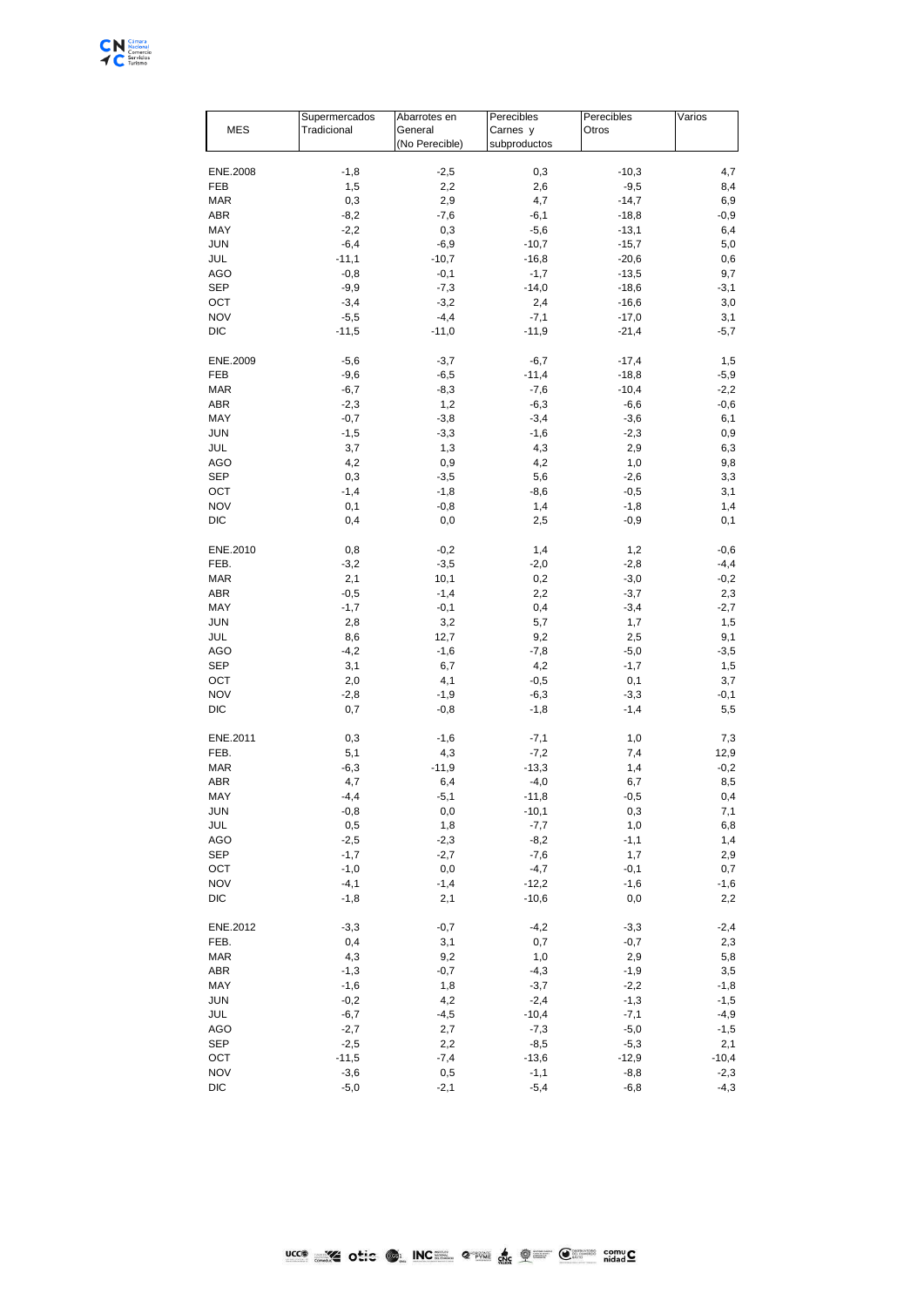

|                   | Supermercados | Abarrotes en   | Perecibles    | Perecibles    | Varios      |
|-------------------|---------------|----------------|---------------|---------------|-------------|
| <b>MES</b>        | Tradicional   | General        | Carnes y      | Otros         |             |
|                   |               | (No Perecible) | subproductos  |               |             |
|                   |               |                |               |               |             |
| ENE.2013          | $-6,5$        | $-3,6$         | $-8,6$        | $-6,1$        | $-7,0$      |
| FEB               | $-5,6$        | $-3,8$         | $-5,2$        | $-5,8$        | $-6,7$      |
| <b>MAR</b>        | 2,1           | 6,4            | 3,2           | $-1,8$        | 0,8         |
| ABR               | $-4,4$        | $-5,7$         | $-2,0$        | $-2,3$        | $-5,5$      |
| MAY               | 1,4           | 4,0            | 1,4           | $-0,9$        | 2,2         |
| <b>JUN</b>        | 0,6           | 3,5            | $-0,1$        | $-1,7$        | 2,6         |
| JUL               | $-1,8$        | 1,1            | 0,9           | $-3,4$        | $-2,7$      |
| AGO               | 1,7           | 4,3            | 4,2           | $-1,6$        | 2,5         |
| <b>SEP</b>        | $-0,3$        | 1,6            | 0,4           | $-1,4$        | $-0,5$      |
| OCT               | 5,8           | 7,0            | 4,8           | 2,2           | 9,7         |
| <b>NOV</b>        | $-0,2$        | 1,7            | 0,5           | $-1,8$        | 0,6         |
| DIC               | $-2,5$        | 0,2            | $-1,5$        | $-3,5$        | $-3,1$      |
|                   |               |                |               |               |             |
| ENE.2014          | 0,0           | 3,6            | 2,8           | $-8,9$        | 3,8         |
| FEB               | $-3,0$        | 0,1            | $-0,3$        | $-12,4$       | 2,6         |
|                   |               |                |               |               |             |
| <b>MAR</b>        | $-5,7$        | $-3,9$         | $-4,3$        | $-12,5$       | -0,1        |
| ABR               | 0,0           | 9,3            | $-1,3$        | $-13,0$       | 2,9         |
| MAY               | $-0,8$        | 3,2            | $-0,2$        | $-9,2$        | 3,4         |
| <b>JUN</b>        | $-2,3$        | $-0,8$         | $-0,7$        | $-9,6$        | 2,4         |
| JUL               | $-4,8$        | $-3,5$         | $-5,0$        | $-8,8$        | $-2,1$      |
| AGO               | 0,6           | 2,5            | 1,3           | $-5,3$        | 4,2         |
| <b>SEP</b>        | $-7,9$        | $-6,3$         | $-7,6$        | $-12,1$       | $-4,6$      |
| OCT               | $-6,8$        | $-4,8$         | $-6,5$        | $-11,9$       | $-2,1$      |
| <b>NOV</b>        | $-2,2$        | $-2,3$         | $-1,0$        | $-6,8$        | 3,4         |
| <b>DIC</b>        | $-5,8$        | $-5,8$         | $-4,8$        | $-9,2$        | $-2,1$      |
|                   |               |                |               |               |             |
| ENE.2015          | $-0,2$        | $-1,1$         | $-2,4$        | $-0,4$        | 4,3         |
| FEB               | $-0,3$        | $-2,2$         | $-2,6$        | 2,2           | 2,7         |
| <b>MAR</b>        | $-3,3$        | $-4,5$         | $-4,8$        | $-0,9$        | $-2,0$      |
| ABR               | $-1,9$        | $-5,7$         | $-0,8$        | 2,3           | 0,0         |
| MAY               | $-0,4$        | $-2,6$         | $-0,4$        | 0,6           | 2,7         |
| <b>JUN</b>        |               | $-4,7$         |               |               |             |
|                   | $-4,2$        |                | $-3,1$        | $-2,8$        | $-4,8$      |
| JUL               | $-0,8$        | $-1,7$         | 0,6           | $-1,1$        | 0,5         |
| <b>AGO</b>        | $-5,1$        | $-5,9$         | $-7,4$        | $-4,3$        | $-2,3$      |
| <b>SEP</b>        | $-4,9$        | $-5,3$         | $-7,5$        | $-3,7$        | $-2,6$      |
| OCT               | $-2,5$        | $-2,6$         | $-3,7$        | $-1,4$        | $-4,4$      |
| <b>NOV</b>        | $-2,2$        | $-1,5$         | $-5,9$        | $-2,4$        | $-1,6$      |
| <b>DIC</b>        | $-3,5$        | $-0,4$         | $-9,2$        | $-2,6$        | $-5,9$      |
|                   |               |                |               |               |             |
| ENE.2016          | $-1,7$        | $-1,7$         | $-2,1$        | $-1,9$        | $-1,2$      |
| FEB<br><b>MAR</b> | 3,2<br>$-3,1$ | 2,8<br>$-1,0$  | 3,7<br>$-0,9$ | 4,5<br>$-3,0$ | 2,5<br>-7,9 |
|                   |               |                |               |               |             |
| ABR               | 0,2           | $-1,7$         | 0,5           | 0,4           | 2,8         |
| MAY               | $-2,0$        | $-2,9$         | $-2,5$        | $-0,2$        | $-1,9$      |
| <b>JUN</b>        | $-2,8$        | $-2,1$         | $-1,2$        | $-1,3$        | $-6,5$      |
| JUL               | 4,8           | 5,1            | 3,3           | 5,9           | 4,2         |
| <b>AGO</b>        | $-6,9$        | $-8,1$         | $-4,2$        | $-2,4$        | $-11,1$     |
| <b>SEP</b>        | 4,1           | 4,7            | 8,2           | 3,3           | 0,4         |
| OCT               | 4,5           | 2,6            | 9,4           | 4,2           | 4,5         |
| <b>NOV</b>        | 0,6           | $-1,0$         | 1,0           | 3,9           | $-0,3$      |
| DIC               | 3,5           | 3,8            | 8,0           | 5,0           | $-1,2$      |
|                   |               |                |               |               |             |
| ENE.2017          | 2,6           | 2,2            | 4,2           | 6,6           | $-1,4$      |
| FEB               | $-2,5$        | $-1,1$         | 1,1           | $-0,7$        | $-8,1$      |
| MAR               | 1,2           | $-0,9$         | 2,8           | 3,9           | 0,9         |
| <b>ABR</b>        | 2,7           | 6,5            | 0,3           | 3,3           | $-2,2$      |
| MAY               | $-4,0$        | $-5,9$         | $-3,0$        | $-1,1$        | $-4,4$      |
| <b>JUN</b>        | 2,5           | 0,1            | 1,7           | 7,1           | 2,7         |
| JUL               | 0,6           | $-1,0$         | 3,4           | 3,3           | $-1,5$      |
| <b>AGO</b>        | 1,8           | 1,0            | 4,5           | 3,5           | $-0,7$      |
| <b>SEP</b>        | 5,0           | 3,7            | 5,9           | 8,0           | 3,4         |
|                   |               |                |               |               |             |
| OCT               | $-2,7$        | $-5,7$         | 4,5           | $-0,8$        | -4,9        |
| <b>NOV</b>        | 1,1           | 0,4            | 4,3           | 0,8           | 0,4         |
| DIC               | 1,1           | 2,5            | 2,4           | 1,9           | $-2,9$      |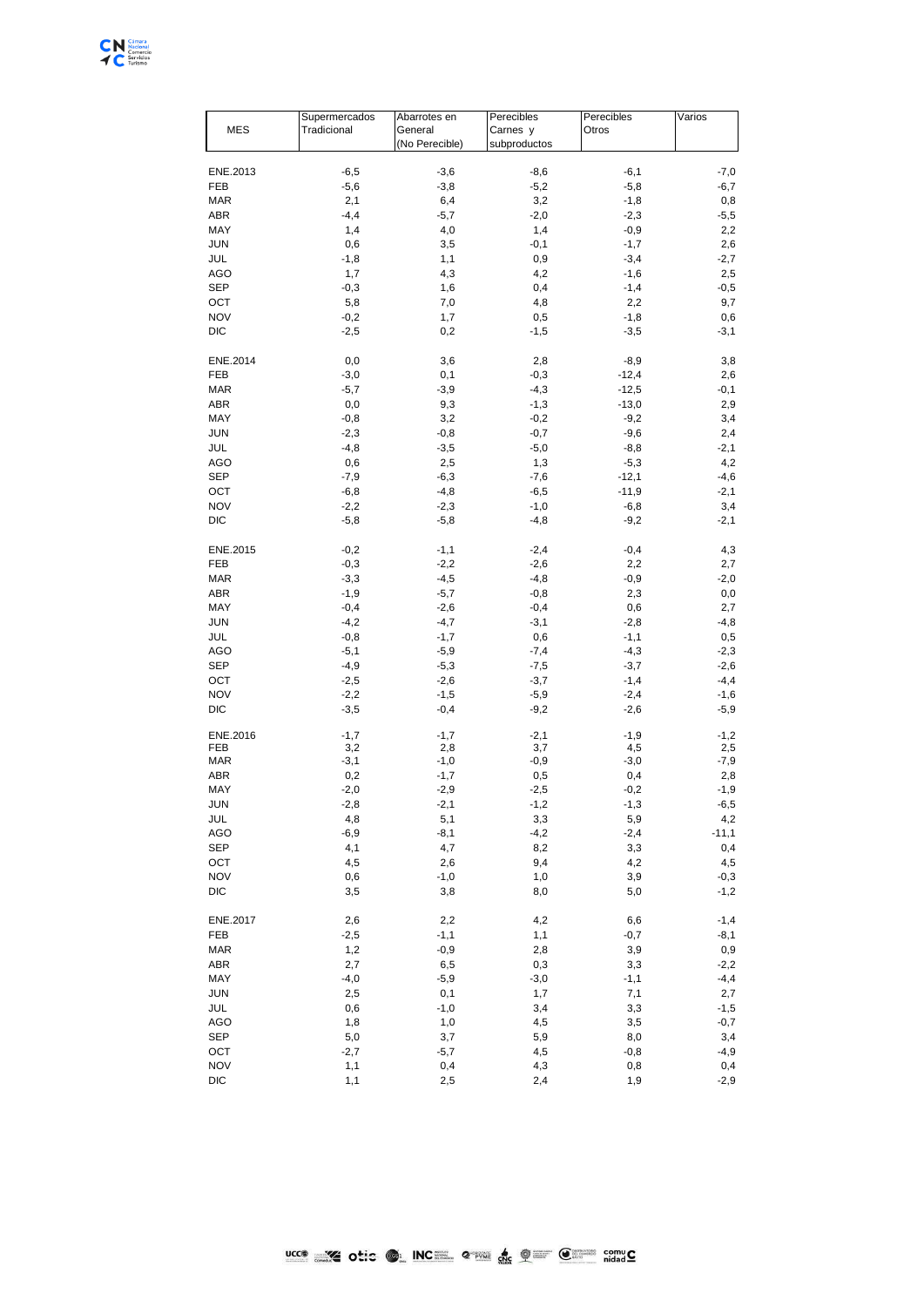

| <b>MES</b> | Supermercados<br>Tradicional | Abarrotes en<br>General<br>(No Perecible) | Perecibles<br>Carnes y<br>subproductos | Perecibles<br>Otros | Varios            |
|------------|------------------------------|-------------------------------------------|----------------------------------------|---------------------|-------------------|
| ENE.2018   | $-3,6$                       | $-3,6$                                    | 2,1                                    | $-3,0$              | $-8,2$            |
| FEB        | $-1,4$                       | 1,7                                       | 2,4                                    | $-0,6$              | $-9,2$            |
| <b>MAR</b> | 5,7                          | 9,0                                       | 7,5                                    | 3,1                 | 1,6               |
|            |                              |                                           |                                        |                     |                   |
| ABR        | $-3,5$                       | $-9,8$                                    | 2,8                                    | $-2,0$              | 1,5               |
| MAY        | $-0,3$                       | 0,9                                       | 3,3                                    | $-0,2$              | $-5,0$            |
| <b>JUN</b> | 0,6                          | 2,7                                       | 0,6                                    | $-1,4$              | $-0,9$            |
| JUL        | $-4,6$                       | $-4,4$                                    | $-2,2$                                 | $-4,5$              | $-6,7$            |
| AGO        | $-2,9$                       | $-0,4$                                    | $-8,3$                                 | $-3,5$              | $-2,2$            |
| <b>SEP</b> | $-2,8$                       | $-2,0$                                    | 0,2                                    | $-4,6$              | $-5,2$            |
| ОСТ        | $-4,0$                       | 0,3                                       | $-7,3$                                 | $-2,8$              | $-9,6$            |
| <b>NOV</b> | $-1,8$                       | 0,4                                       | 2,5                                    | $-3,5$              | $-6,5$            |
| <b>DIC</b> | $-1,2$                       | $-1,0$                                    | 1,4                                    | $-3,5$              | $-1,5$            |
| ENE.2019   | $-0,9$                       | $-0,9$                                    | $-0,4$                                 | 0,2                 | $-1,4$            |
| FEB        | 1,6                          | $-0,3$                                    | 1,7                                    | 1,0                 | 5,7               |
| <b>MAR</b> | $-3,1$                       | $-4,4$                                    | $-0,6$                                 | $-3,4$              | $-4,4$            |
| ABR        | $-2,6$                       | 0,4                                       | $-2,0$                                 | $-7,6$              | $-4,8$            |
| MAY        | $-4,9$                       | $-4,2$                                    | $-3,3$                                 | $-8,8$              | $-4,1$            |
| JUN        | $-0,2$                       | 1,2                                       | 1,1                                    | $-2,7$              | $-2,7$            |
| JUL        | $-4,1$                       | $-3,3$                                    | $-0,7$                                 | $-4,1$              | $-8,1$            |
| AGO        | 4,3                          | 3,4                                       | 14,6                                   | 4,8                 | $-0,2$            |
| <b>SEP</b> | $-2,7$                       | $-3,4$                                    | 1,0                                    | 1,3                 | $-8,0$            |
| OCT        | $-6,8$                       | $-6,0$                                    | 0,8                                    | $-8,3$              | $-11,6$           |
| <b>NOV</b> | $-11,5$                      | $-10,3$                                   | $-7,9$                                 | $-12,2$             | $-15,6$           |
| DIC        | $-8,4$                       | $-8,2$                                    | $-5,5$                                 | $-6,7$              | $-13,0$           |
| ENE.2020   | $-2,4$                       | $-1,7$                                    | 0,2                                    | $-2,2$              | $-4, 4$           |
| FEB        | 7,4                          | 12,0                                      | 10,1                                   | 4,3                 | 3,7               |
| <b>MAR</b> | 7,0                          | 12,9                                      | 8,8                                    | 0,7                 | 4,2               |
| ABR        | $-7,7$                       | $-3,1$                                    | $-1,6$                                 | $-7,5$              | $-18,4$           |
| MAY        | $-4,5$                       | 1,3                                       | $-0,1$                                 | $-12,0$             | $-8,7$            |
| JUN<br>JUL | $-20,1$<br>$-11,3$           | $-19,1$<br>$-9,9$                         | $-17,4$<br>$-11,7$                     | $-25,5$<br>$-20,4$  | $-15,9$<br>$-1,5$ |
| AGO        | $-6,7$                       | $-7,3$                                    | $-6,5$                                 | $-20,1$             | 12,3              |
| SEP        | $-8,3$                       | $-9,5$                                    | $-9,7$                                 | $-16,5$             | 6,9               |
| ост        | $-6,0$                       | $-4,9$                                    | $-9,1$                                 | $-18,0$             | 11,8              |
| <b>NOV</b> | $-4,3$                       | $-6,5$                                    | 2,2                                    | $-10,1$             | 1,8               |
| DIC        | $-5,2$                       | $-6,5$                                    | 0,9                                    | $-12,4$             | $-0,7$            |
| ENE.2021   | $-2,1$                       | 0,5                                       | 0,2                                    | $-13,9$             | 4,3               |
| FEB        | $-14,8$                      | $-14,7$                                   | $-10,7$                                | $-19,2$             | $-13,6$           |
| <b>MAR</b> | $-17,2$                      | $-18,6$                                   | $-13,9$                                | $-18,5$             | $-15,6$           |
| <b>ABR</b> | $-7,8$                       | $-10,3$                                   | $-7,8$                                 | $-13,5$             | 5,4               |
| MAY        | 4,9                          | 0,3                                       | 3,9                                    | $-2,6$              | 24,9              |
| JUN<br>JUL | 12,4<br>8,5                  | 10,2<br>8,9                               | 12,6<br>11,8                           | 6,8<br>5,6          | 22,5<br>8,7       |
| AGO        | $-2,0$                       | 0,7                                       | 0,1                                    | 2,4                 | $-12,6$           |
| SEP        | 2,7                          | 6,5                                       | 2,3                                    | 1,0                 | $-2,4$            |
| OCT        | 14,3                         | 14,8                                      | 13,1                                   | 19,7                | 9,4               |
| NOV        | 6,5                          | 15,3                                      | $-7,6$                                 | $-2,8$              | 15,6              |
| DIC        | 6,0                          | 11,9                                      | $-6,4$                                 | 6,7                 | 8,2               |
| ENE.2022   | $-0,5$                       | 1,7                                       | $-7,9$                                 | 2,4                 | 1,7               |
| <b>FEB</b> | 2,8                          | 7,2                                       | $-9,2$                                 | 1,4                 | 8,3               |
| <b>MAR</b> | $-6,1$                       | $-1,5$                                    | $-19,4$                                | $-6,0$              | 0,2               |
| ABR        | 10,8                         | 20,6                                      | $-3,0$                                 | 5,0                 | 13,3              |

Fuente: Departamento de Estudios CNC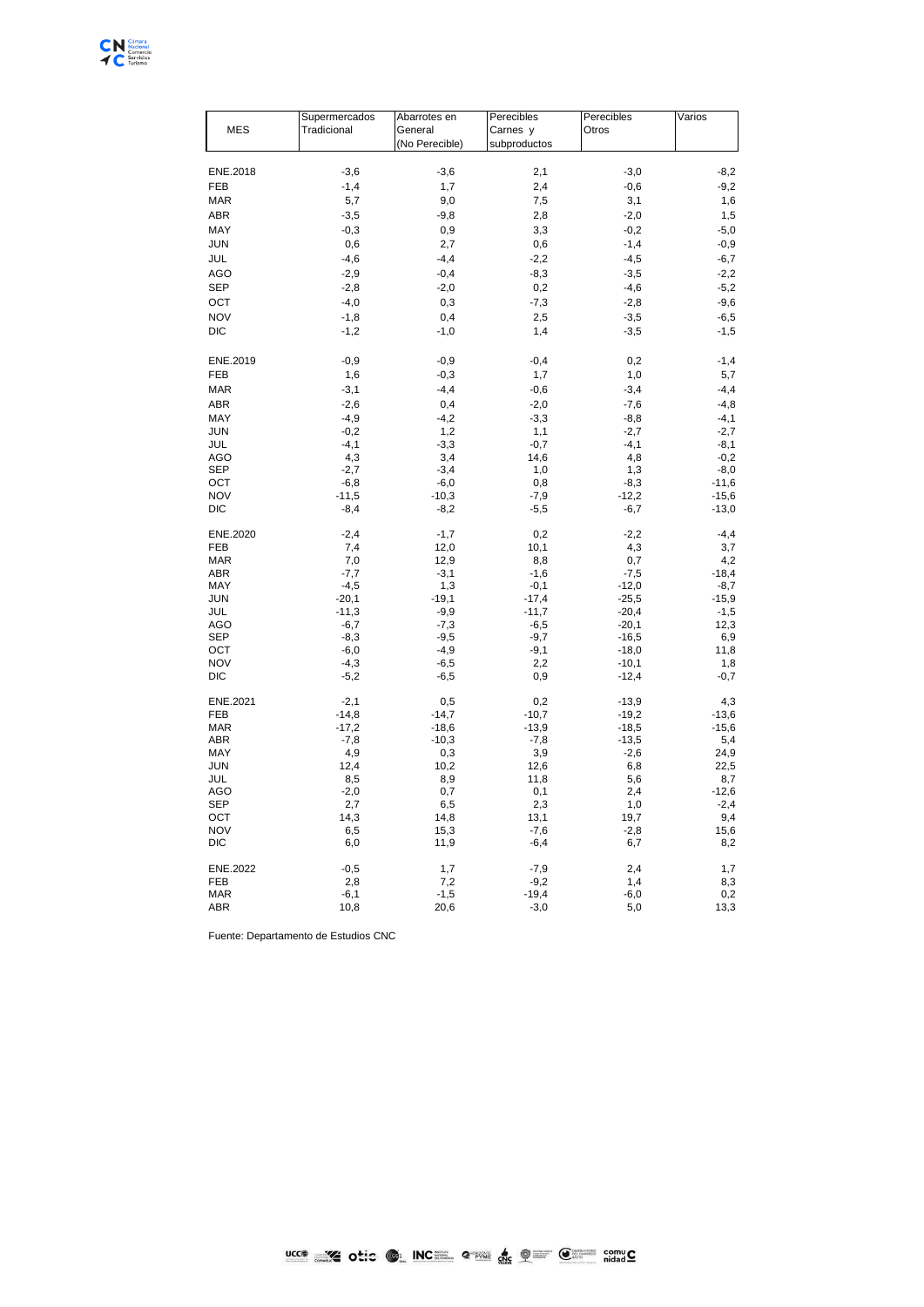## **Variación Acumulada (%)**

|            | Supermercados | Abarrotes en   | Perecibles   | Perecibles | Varios  |
|------------|---------------|----------------|--------------|------------|---------|
| <b>MES</b> | Tradicional   | General        | Carnes y     | Otros      |         |
|            |               | (No Perecible) | subproductos |            |         |
|            |               |                |              |            |         |
| ENE.2000   | 0,6           | $-2,3$         | 6,4          | 8,0        | $-7,3$  |
| FEB        | 0,1           | $-2,2$         | 5,8          | 5,5        | $-6,9$  |
| <b>MAR</b> | 0,2           | $-1,5$         | 5,6          | 4,8        | $-7,0$  |
| ABR        | 1,8           | 0,5            | 7,3          | 4,3        | $-4,2$  |
| MAY        | 0,8           | $-0,9$         | 6,4          | 2,5        | $-3,0$  |
| JUN        | 0,6           | $-1,5$         | 6,9          | 0,9        | $-1,6$  |
| JUL        | 0,4           | $-1,9$         | 7,2          | $-0,2$     | $-0,4$  |
| AGO        | 0,2           | $-2,5$         | 7,8          | $-1,1$     | 0,3     |
| SEP        | 0,6           | $-2,2$         | 9,2          | $-1,7$     | 0,9     |
| OCT        | 0,3           | $-2,6$         | 9,1          | $-2,5$     | 1,2     |
| <b>NOV</b> | 0,2           | $-2,6$         | 9,3          | $-2,6$     | 0,6     |
| DIC        | 0,3           | $-2,5$         | 9,6          | $-3,4$     | 1,2     |
| ENE.2001   | $-0,6$        | $-7,0$         | 10,1         | $-9,7$     | 9,5     |
| FEB        | $-0,7$        | $-5,8$         | 10,3         | $-9,5$     | 6,0     |
| MAR        | 0,3           | $-4,7$         | 11,5         | $-7,8$     | 6,7     |
| ABR        | $-0,5$        | $-4,6$         | 9,8          | $-6,4$     | 4,5     |
| MAY        | $-0,4$        | $-3,5$         | 9,5          | $-5,4$     | 3,5     |
| JUN        | 0,4           | $-1,8$         | 9,3          | $-3,5$     | 4,0     |
| JUL        | 0,6           | $-1,8$         | 7,9          | $-1,9$     | 3,5     |
| AGO        | 0,8           | $-1,9$         | 6,7          | $-0,3$     | 3,4     |
| <b>SEP</b> | 1,0           | $-1,9$         | 6,1          | $-0,3$     | 4,0     |
| OCT        | 0,8           | $-2,0$         | 5,7          | $-0,4$     | 3,7     |
| <b>NOV</b> | 1,0           | $-1,9$         | 5,8          | $-0,2$     | 3,8     |
| DIC        | 1,0           | $-1,9$         | 5,4          | $-0,5$     | 3,3     |
| ENE.2002   | $-1,4$        | $-3,4$         | 0,3          | $-4,5$     | $-1,1$  |
| FEB        | $-1,3$        | $-3,9$         | 0,0          | $-4,3$     | 0,7     |
| <b>MAR</b> | $-1,1$        | $-1,9$         | $-0,2$       | $-3,7$     | $-2,0$  |
| ABR        | $-2,1$        | $-4,6$         | 0,9          | $-2,3$     | $-3,7$  |
| MAY        | $-2,3$        | $-4,7$         | 1,4          | $-2,6$     | $-4,0$  |
| <b>JUN</b> | $-2,6$        | $-5,3$         | 1,4          | $-2,8$     | $-3,6$  |
| JUL        | $-2,9$        | $-5,9$         | 1,5          | $-2,4$     | $-4,3$  |
| AGO        | $-2,5$        | $-5,3$         | 2,1          | $-1,7$     | $-4,7$  |
| SEP        | $-2,8$        | $-5,0$         | 0,9          | $-1,5$     | $-5,7$  |
| OCT        | $-2,7$        | $-4,6$         | 0,7          | $-0,9$     | $-6,1$  |
| <b>NOV</b> | $-2,5$        | $-4,0$         | 0,9          | $-0,4$     | $-6,9$  |
| DIC        | $-2,6$        | $-4,1$         | 0,8          | $-0,4$     | $-6,9$  |
| ENE.2003   | $-4,4$        | $-4,9$         | 0,6          | $-1,6$     | $-12,6$ |
| FEB        | $-5,3$        | $-5,9$         | $-0,5$       | $-2,2$     | $-13,0$ |
| <b>MAR</b> | $-5,1$        | $-6,4$         | 0,3          | $-3,1$     | $-10,3$ |
| ABR        | $-4,1$        | $-5,0$         | 0,7          | $-3,2$     | $-9,0$  |
| MAY        | $-3,3$        | $-4,1$         | 1,3          | $-3,3$     | $-7,2$  |
| JUN        | $-3,5$        | $-4,6$         | 0,9          | $-3,2$     | $-6, 8$ |
| JUL        | $-3,1$        | $-4,2$         | 1,2          | $-3,4$     | $-5,6$  |
| AGO        | $-2,0$        | $-3,2$         | 2,3          | $-2,8$     | $-3,7$  |
| <b>SEP</b> | $-1,7$        | $-3,1$         | 2,3          | $-2,4$     | $-2,6$  |
| OCT        | $-1,3$        | $-2,6$         | 2,3          | $-1,9$     | $-1,7$  |
| <b>NOV</b> | $-1,0$        | $-2,3$         | 2,0          | $-1,3$     | $-1,1$  |
| DIC        | $-1,1$        | $-2,4$         | 1,1          | $-1,1$     | $-0,6$  |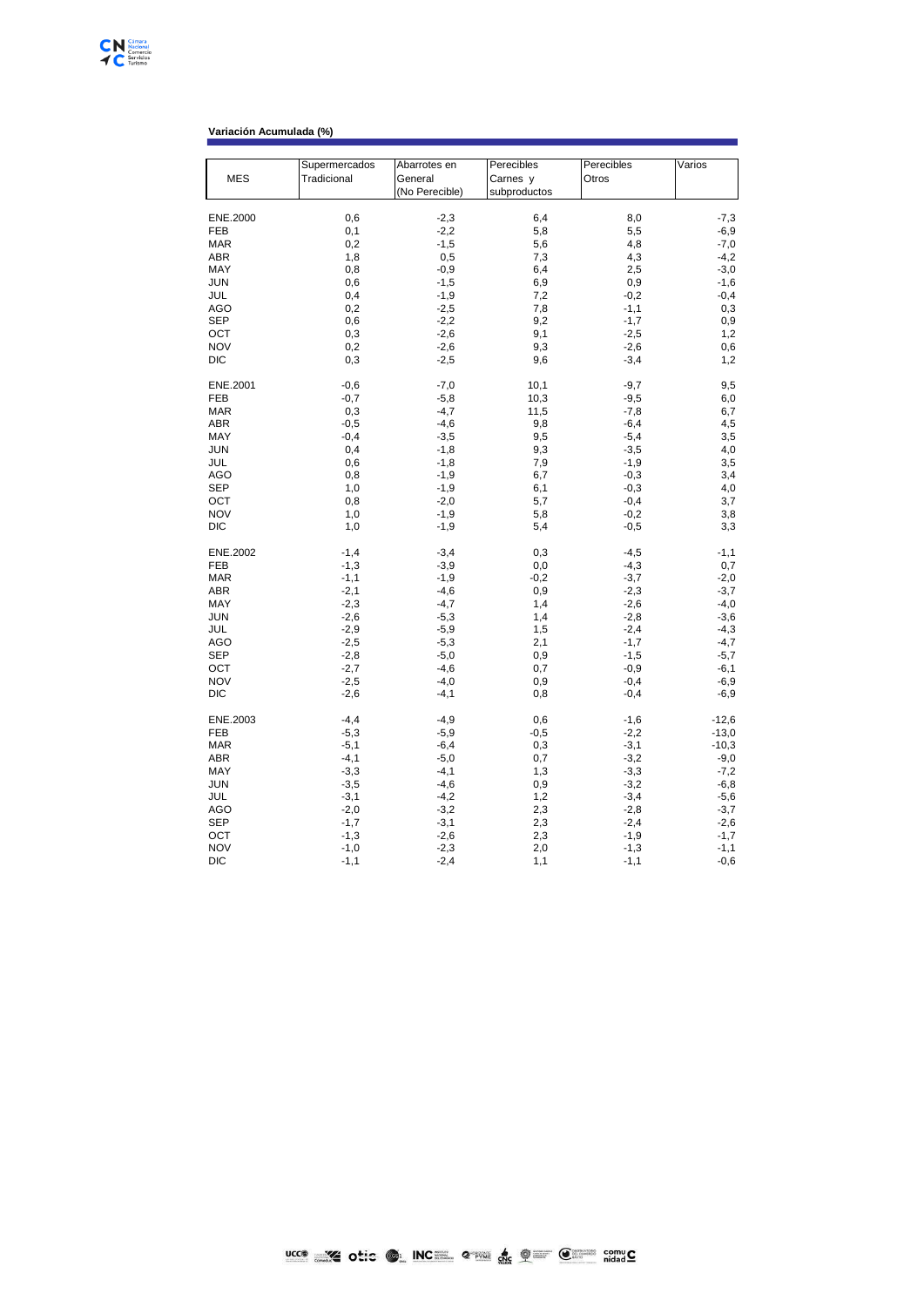

| MES          | Supermercados<br>Tradicional | Abarrotes en<br>General<br>(No Perecible) | Perecibles<br>Carnes y<br>subproductos | Perecibles<br>Otros | Varios |
|--------------|------------------------------|-------------------------------------------|----------------------------------------|---------------------|--------|
| ENE.2004     | 5,0                          | 6,2                                       | $-2,4$                                 | 7,3                 | 10,0   |
| FEB          | 7,0                          | 7,5                                       | 0,4                                    | 10,9                | 11,1   |
| <b>MAR</b>   | 2,5                          | 0,6                                       | $-0,9$                                 | 9,2                 | 5,4    |
| ABR          | 3,5                          | 1,8                                       | 0,3                                    | 9,8                 | 6,0    |
| MAY          | 3,6                          | 1,9                                       | 0,6                                    | 10,3                | 5,6    |
| <b>JUN</b>   | 3,2                          | 1,5                                       | 0,8                                    | 9,7                 | 3,8    |
| JUL          | 3,6                          | 2,3                                       | 1,1                                    | 9,8                 | 4,0    |
| <b>AGO</b>   | 3,1                          | 1,9                                       | 0,4                                    | 9,2                 | 3,5    |
| SEP          | 3,4                          | 2,3                                       | 0,6                                    | 9,4                 | 3,9    |
| OCT          | 3,9                          | 2,9                                       | 1,0                                    | 9,5                 | 4,5    |
| <b>NOV</b>   | 4,0                          | 3,0                                       | 1,0                                    | 9,4                 | 4,9    |
| <b>DIC</b>   | 4,3                          | 3,4                                       | 1,3                                    | 9,2                 | 5,7    |
| ENE.2005     | 5,9                          | 5,1                                       | 3,0                                    | 7,7                 | 10,1   |
| FEB          | 5,3                          | 4,7                                       | 2,4                                    | 6,7                 | 9,1    |
| <b>MAR</b>   | 5,4                          | 5,2                                       | 1,4                                    | 6,4                 | 10,1   |
| <b>ABR</b>   | 5,6                          | 5,3                                       | 2,0                                    | 6,4                 | 10,3   |
| MAY          | 4,7                          | 4,4                                       | 1,1                                    | 5,5                 | 9,5    |
| <b>JUN</b>   | 4,4                          | 4,2                                       | 0,5                                    | 5,3                 | 9,4    |
| JUL          | 4,5                          | 4,4                                       | 0,4                                    | 5,3                 | 9,8    |
| <b>AGO</b>   | 4,4                          | 4,4                                       | 0,3                                    | 5,1                 | 9,9    |
| SEP          | 4,2                          | 4,3                                       | $-0,2$                                 | 4,5                 | 9,9    |
| OCT          | 4,1                          | 4,3                                       | $-0,2$                                 | 3,9                 | 10,1   |
| <b>NOV</b>   | 4,1                          | 4,3                                       | $-0,4$                                 | 3,7                 | 10,3   |
| <b>DIC</b>   | 4,5                          | 4,9                                       | $-0,4$                                 | 3,8                 | 10,9   |
| ENE.2006     | 2,6                          | 1,9                                       | $-1,9$                                 | 3,8                 | 8,8    |
| FEB          | 2,9                          | 2,5                                       | $-2,2$                                 | 3,8                 | 9,2    |
| <b>MAR</b>   | 4,2                          | 3,9                                       | $-0,8$                                 | 4,3                 | 10,7   |
| ABR          | 4,8                          | 4,8                                       | $-0,6$                                 | 4,6                 | 12,0   |
| MAY          | 4,1                          | 4,4                                       | $-1,4$                                 | 3,6                 | 11,1   |
| <b>JUN</b>   | 4,0                          | 4,5                                       | $-1,6$                                 | 3,4                 | 10,8   |
| <b>JUL</b>   | 3,7                          | 4,3                                       | $-1,9$                                 | 3,1                 | 10,2   |
| AGO          | 3,6                          | 4,4                                       | $-2,0$                                 | 3,2                 | 9,8    |
| SEP          | 3,5                          | 4,4                                       | $-2,3$                                 | 3,4                 | 9,3    |
| OCT          | 3,2                          | 4,0                                       | $-2,9$                                 | 3,6                 | 8,5    |
| <b>NOV</b>   | 3,0                          | 3,9                                       | $-3,1$                                 | 3,8                 | 7,9    |
| <b>DIC</b>   | 2,9                          | 3,7                                       | $-3,2$                                 | 4,1                 | 7,1    |
| ENE.2007     | $-0,4$                       | 0,4                                       | $-4,9$                                 | 1,8                 | 0,5    |
| <b>FEB</b>   | 0,0                          | 0,6                                       | $-4,0$                                 | 1,8                 | 1,0    |
| <b>MAR</b>   | 0,5                          | 1,2                                       | $-3,7$                                 | 2,0                 | 1,8    |
| ABR          | $_{0,9}$                     | 1,5                                       | $-3,2$                                 | 2,2                 | 2,4    |
| MAY          | 1,3                          | 1,7                                       | $-2,4$                                 | 2,5                 | 3,1    |
| <b>JUN</b>   | 1,3                          | 1,6                                       | $-1,7$                                 | 1,7                 | 3,7    |
| JUL          | 1,0                          | 1,1                                       | $-1,4$                                 | 0,7                 | 4,1    |
| AGO          | 0,0                          | 0,0                                       | $-1,7$                                 | $-1,4$              | 3,9    |
| SEP          | $-0,2$                       | $-0,3$                                    | $-1,4$                                 | $-2,6$              | 4,4    |
| OCT          | $-0,4$                       | $-0,5$                                    | $-1,2$                                 | $-3,7$              | 4,9    |
| <b>NOV</b>   | $-0,3$                       | $-0,4$                                    | $-0,8$                                 | $-4,8$              | 5,6    |
| DIC          | $-0,6$                       | $-0,8$                                    | -0,6                                   | -6,1                | 6,1    |
| ENE.2008     | $-1,8$                       | $-2,5$                                    | 0,3                                    | $-10,3$             | 4,7    |
| FEB          | $-0,2$                       | $-0,3$                                    | 1,4                                    | $-10,0$             | 6,5    |
| <b>MAR</b>   | 0,0                          | 0,9                                       | 2,7                                    | $-11,8$             | 6,7    |
| <b>ABR</b>   | $-2,1$                       | $-1,4$                                    | 0,4                                    | $-13,5$             | 4,9    |
| MAY          | $-2,1$                       | $-1,0$                                    | $-0,9$                                 | $-13,5$             | 5,2    |
| <b>JUN</b>   | $-2,8$                       | $-2,0$                                    | $-2,7$                                 | $-13,8$             | 5,2    |
| JUL          | $-4,0$                       | $-3,3$                                    | $-4,8$                                 | $-14,7$             | 4,6    |
| AGO          | $-3,6$                       | $-2,9$                                    | $-4,4$                                 | $-14,6$             | 5,2    |
| SEP          | $-4,4$                       | $-3,4$                                    | $-5,7$                                 | $-15,0$             | 4,2    |
| OCT          | $-4,2$                       | $-3,4$                                    | $-4,9$                                 | $-15,2$             | 4,1    |
| <b>NOV</b>   | $-4,4$                       | $-3,5$                                    | $-5,1$                                 | $-15,4$             | 4,0    |
| $_{\rm DIC}$ | $-5,2$                       | $-4,3$                                    | $-6,0$                                 | $-16,0$             | 2,7    |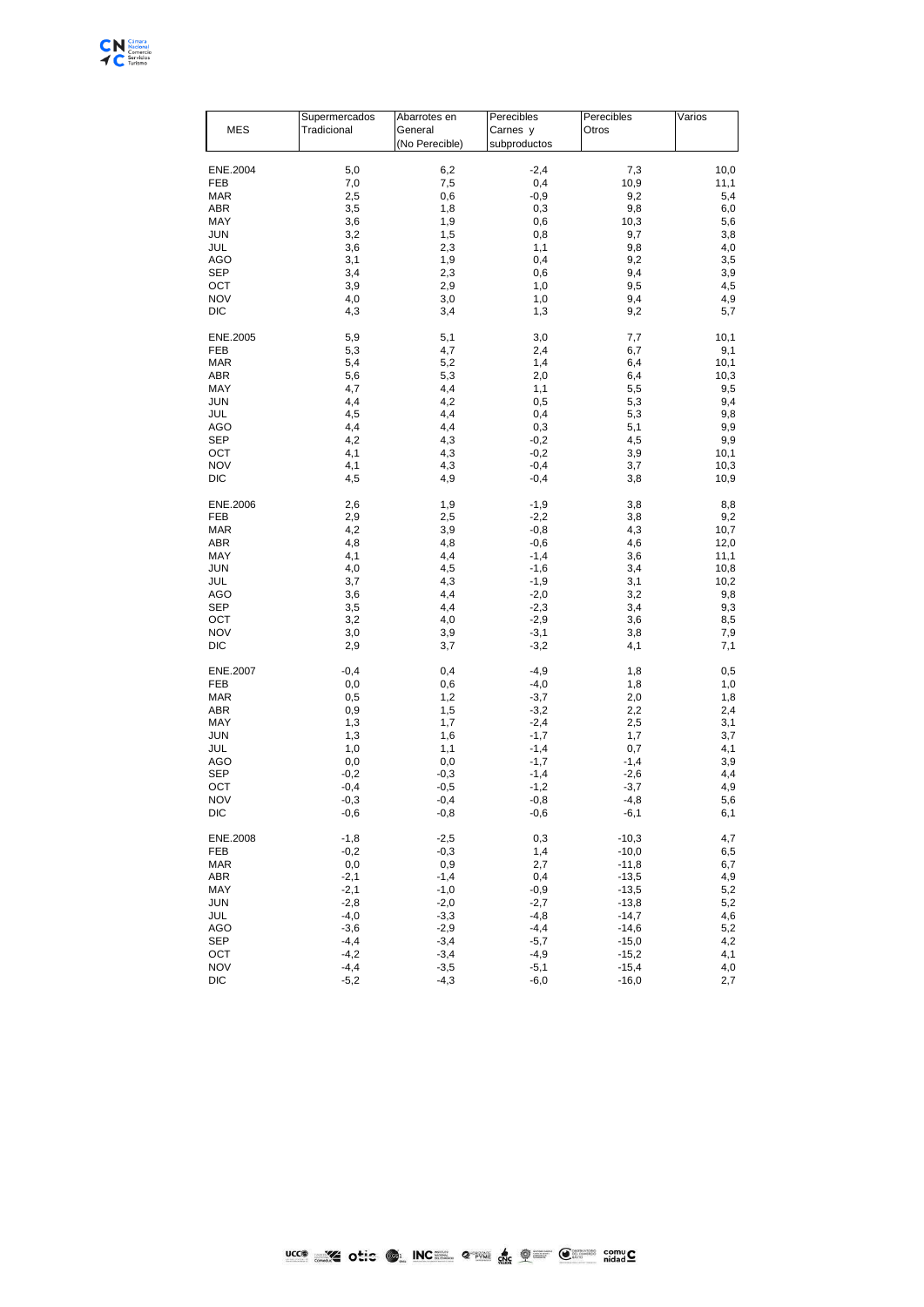

| MES               | Supermercados<br>Tradicional | Abarrotes en<br>General<br>(No Perecible) | Perecibles<br>Carnes y<br>subproductos | Perecibles<br>Otros | Varios           |
|-------------------|------------------------------|-------------------------------------------|----------------------------------------|---------------------|------------------|
|                   |                              |                                           |                                        |                     |                  |
| ENE.2009          | $-5,6$                       | $-3,7$                                    | $-6,7$                                 | $-17,4$             | 1,5              |
| FEB               | $-7,6$                       | $-5,0$                                    | $-9,0$                                 | $-18,1$             | $-2,3$           |
| <b>MAR</b>        | $-7,2$                       | $-6,3$                                    | $-8,5$                                 | $-15,3$             | $-2,3$           |
| ABR               | $-6,1$                       | $-4,4$                                    | $-7,9$                                 | $-13,2$             | $-1,9$           |
| MAY               | $-5,0$                       | $-4,3$                                    | $-7,0$                                 | $-11,3$             | $-0,4$           |
| <b>JUN</b>        | $-4,4$                       | $-4,1$                                    | $-6,1$                                 | $-9,9$              | $-0,2$           |
| JUL               | $-3,4$                       | $-3,4$                                    | $-4,7$                                 | $-8,3$              | 0,7              |
| <b>AGO</b>        | $-2,4$                       | $-2,8$                                    | $-3,5$                                 | $-7,1$              | 1,9              |
| SEP               | $-2,1$                       | $-2,9$                                    | $-2,4$                                 | $-6,7$              | 2,0              |
| OCT<br><b>NOV</b> | $-2,0$                       | $-2,8$                                    | $-3,1$                                 | $-6,0$              | 2,1              |
| <b>DIC</b>        | $-1,8$<br>$-1,5$             | $-2,6$<br>$-2,3$                          | $-2,7$<br>$-2,1$                       | $-5,6$<br>$-5,1$    | 2,1<br>1,8       |
|                   |                              |                                           |                                        |                     |                  |
| ENE.2010          | 0,8                          | $-0,2$                                    | 1,4                                    | 1,2                 | $-0,6$           |
| FEB               | $-1,1$                       | $-1,7$                                    | $-0,2$                                 | $-0,7$              | $-2,5$           |
| <b>MAR</b>        | 0,1                          | 2,7                                       | $-0,1$                                 | $-1,6$              | $-1,6$           |
| <b>ABR</b>        | $-0,1$                       | 1,6                                       | 0,5                                    | $-2,1$              | $-0,8$           |
| MAY               | $-0,4$                       | 1,2                                       | 0,5                                    | $-2,4$              | $-1,2$           |
| <b>JUN</b>        | 0,1                          | 1,6                                       | 1,4                                    | $-1,7$              | $-0,7$           |
| JUL               | 1,3                          | 3,1                                       | 2,5                                    | $-1,1$              | 0,6              |
| <b>AGO</b>        | 0,5                          | 2,5                                       | 1,0                                    | $-1,7$              | 0,0              |
| SEP               | 0,8                          | 3,0                                       | 1,4                                    | $-1,7$              | 0,2              |
| OCT<br><b>NOV</b> | 1,0                          | 3,1                                       | 1,2                                    | $-1,5$<br>$-1,7$    | 0,6              |
| <b>DIC</b>        | 0,6<br>0,6                   | 2,6<br>2,2                                | 0,5<br>0,2                             | $-1,6$              | 0,5<br>1,1       |
|                   |                              |                                           |                                        |                     |                  |
| ENE.2011          | 0,3                          | $-1,6$                                    | $-7,1$                                 | 1,0                 | 7,3              |
| FEB               | 2,5                          | 1,2                                       | $-7,1$                                 | 4,0                 | 10,0             |
| <b>MAR</b>        | $-0,9$                       | $-4,0$                                    | $-9,5$                                 | 3,0                 | 6,1              |
| ABR               | 0,5                          | $-1,4$                                    | $-8,1$                                 | 3,9                 | 6,6              |
| MAY               | $-0,6$                       | $-2,2$                                    | $-8,9$                                 | 3,0                 | 5,4              |
| <b>JUN</b>        | $-0,6$                       | $-1,8$                                    | $-9,1$                                 | 2,5                 | 5,7              |
| <b>JUL</b>        | $-0,4$                       | $-1,3$                                    | $-8,9$                                 | 2,3                 | 5,8              |
| AGO               | $-0,7$                       | $-1,4$                                    | $-8,8$                                 | 1,8                 | 5,2              |
| SEP               | $-0,8$                       | $-1,6$                                    | $-8,6$                                 | 1,8                 | 5,0              |
| OCT<br><b>NOV</b> | $-0,9$<br>$-1,2$             | $-1,4$<br>$-1,4$                          | $-8,2$<br>$-8,6$                       | 1,6<br>1,3          | 4,5<br>3,9       |
| <b>DIC</b>        | $-1,2$                       | $-1,0$                                    | $-8,8$                                 | 1,2                 | 3,7              |
|                   |                              |                                           |                                        |                     |                  |
| ENE.2012          | $-3,3$                       | $-0,7$                                    | $-4,2$                                 | $-3,3$              | $-2,4$           |
| <b>FEB</b>        | $-1,5$                       | 1,1                                       | $-2,0$                                 | $-2,1$              | $-0,1$           |
| <b>MAR</b>        | 0,6                          | 4,1                                       | $-0,9$                                 | $-0,2$              | 2,0              |
| ABR               | 0,1                          | 2,8                                       | $-1,8$                                 | $-0,7$              | 2,4              |
| MAY               | $-0,2$                       | 2,6                                       | $-2,2$                                 | $-1,0$              | 1,6              |
| <b>JUN</b>        | $-0,2$                       | 2,8                                       | $-2,2$                                 | $-1,0$              | 1,1              |
| JUL<br>AGO        | $-1,2$<br>$-1,4$             | 1,7<br>1,8                                | $-3,5$<br>$-4,0$                       | $-1,9$<br>$-2,3$    | 0,2              |
| SEP               | $-1,5$                       | 1,9                                       | $-4,7$                                 | $-2,6$              | -0,1<br>0,2      |
| OCT               | $-2,6$                       | 0,8                                       | $-5,6$                                 | $-3,8$              | $-1,0$           |
| <b>NOV</b>        | $-2,7$                       | 0,8                                       | $-5,2$                                 | $-4,3$              | $-1,1$           |
| DIC               | -3,0                         | 0,5                                       | -5,3                                   | -4,5                | -1,5             |
|                   |                              |                                           |                                        |                     |                  |
| ENE.2013          | $-6,5$                       | $-3,6$                                    | $-8,6$                                 | $-6,1$              | $-7,0$           |
| FEB               | $-6,0$                       | $-3,7$                                    | $-7,0$                                 | $-5,9$              | $-6,8$           |
| <b>MAR</b>        | $-2,9$                       | 0,2                                       | $-3,1$                                 | $-4,3$              | $-4,0$           |
| <b>ABR</b>        | $-3,3$                       | $-1,3$                                    | $-2,8$                                 | $-3,8$              | $-4,3$           |
| MAY               | $-2,4$                       | $-0,2$                                    | $-1,9$                                 | $-3,2$              | $-3,1$           |
| <b>JUN</b><br>JUL | $-1,9$<br>$-1,9$             | 0,4<br>0,5                                | $-1,6$<br>$-1,3$                       | $-3,0$<br>$-3,0$    | $-2,2$<br>$-2,3$ |
| AGO               | $-1,4$                       | 1,0                                       | $-0,5$                                 | $-2,9$              | $-1,7$           |
| SEP               | $-1,3$                       | 1,1                                       | $-0,4$                                 | $-2,7$              | $-1,5$           |
| OCT               | $-0,5$                       | 1,7                                       | 0,1                                    | $-2,2$              | $-0,4$           |
| <b>NOV</b>        | $-0,5$                       | 1,7                                       | 0,2                                    | $-2,2$              | $-0,3$           |
| $_{\rm DIC}$      | $-0,7$                       | 1,5                                       | 0,0                                    | $-2,3$              | $-0,7$           |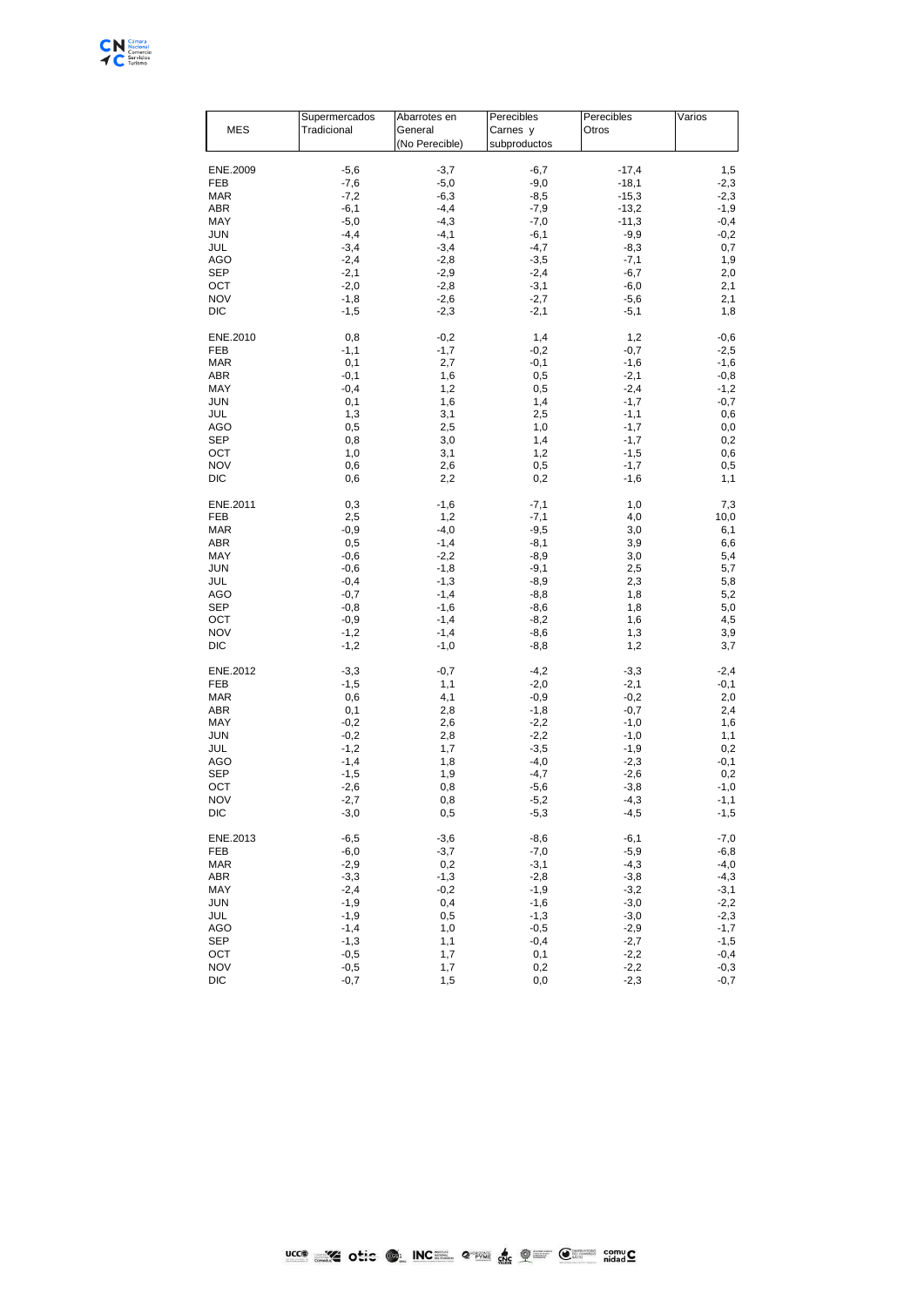

| MES        | Supermercados<br>Tradicional | Abarrotes en<br>General<br>(No Perecible) | Perecibles<br>Carnes y<br>subproductos | Perecibles<br>Otros | Varios |
|------------|------------------------------|-------------------------------------------|----------------------------------------|---------------------|--------|
| ENE.2014   | 0,0                          | 3,6                                       | 2,8                                    | $-8,9$              | 3,8    |
| FEB        | $-1,5$                       | 1,9                                       | 1,3                                    | $-10,6$             | 3,2    |
| <b>MAR</b> | $-3,2$                       | $-0,4$                                    | $-1,0$                                 | $-11,3$             | 1,9    |
| ABR        | $-2,4$                       | 2,0                                       | $-1,1$                                 | $-11,7$             | 2,1    |
| MAY        | $-2,0$                       | 2,3                                       | $-0,9$                                 | $-11,2$             | 2,4    |
| <b>JUN</b> | $-2,1$                       | 1,7                                       | $-0,9$                                 | $-10,9$             | 2,4    |
| JUL        | $-2,5$                       | 0,9                                       | $-1,5$                                 | $-10,7$             | 1,8    |
| <b>AGO</b> | $-2,1$                       | 1,2                                       | $-1,1$                                 | $-10,0$             | 2,1    |
| SEP        | $-2,7$                       | 0,3                                       | $-2,0$                                 | $-10,2$             | 1,3    |
| OCT        | $-3,2$                       | $-0,3$                                    | $-2,4$                                 | $-10,4$             | 1,0    |
| <b>NOV</b> | $-3,1$                       | $-0,5$                                    | $-2,3$                                 | $-10,0$             | 1,2    |
| <b>DIC</b> | $-3,4$                       | $-1,0$                                    | $-2,6$                                 | $-10,0$             | 0,8    |
| ENE.2015   | $-0,2$                       | $-1,1$                                    | $-2,4$                                 | $-0,4$              | 4,3    |
| FEB        | $-0,3$                       | $-1,6$                                    | $-2,5$                                 | 0,8                 | 3,5    |
| <b>MAR</b> | $-1,4$                       | $-2,8$                                    | $-3,4$                                 | 0,2                 | 1,4    |
| <b>ABR</b> | $-1,6$                       | $-3,6$                                    | $-2,7$                                 | 0,7                 | 1,1    |
| MAY        | $-1,3$                       | $-3,3$                                    | $-2,2$                                 | 0,7                 | 1,4    |
| <b>JUN</b> | $-1,8$                       | $-3,6$                                    | $-2,4$                                 | 0,1                 | 0,3    |
| JUL        | $-1,7$                       | $-3,3$                                    | $-2,0$                                 | $-0,1$              | 0,3    |
| <b>AGO</b> | $-2,2$                       | $-3,7$                                    | $-2,7$                                 | $-0,6$              | 0,0    |
| <b>SEP</b> | $-2,5$                       | $-3,9$                                    | $-3,3$                                 | $-1,0$              | $-0,3$ |
| OCT        | $-2,5$                       | $-3,7$                                    | $-3,4$                                 | $-1,0$              | $-0,7$ |
| <b>NOV</b> | $-2,4$                       | $-3,5$                                    | $-3,6$                                 | $-1,1$              | $-0,8$ |
| <b>DIC</b> | $-2,6$                       | $-3,2$                                    | $-4,3$                                 | $-1,3$              | $-1,4$ |
| ENE.2016   | $-1,7$                       | $-1,7$                                    | $-2,1$                                 | $-1,9$              | $-1,2$ |
| FEB        | 0,7                          | 0,4                                       | 0,7                                    | 1,1                 | 0,6    |
| <b>MAR</b> | $-0,8$                       | $-0,1$                                    | 0,1                                    | $-0,5$              | $-2,6$ |
| ABR        | $-0,5$                       | $-0,5$                                    | 0,2                                    | $-0,2$              | $-1,3$ |
| MAY        | $-0,8$                       | $-1,0$                                    | $-0,4$                                 | $-0,2$              | $-1,4$ |
| <b>JUN</b> | $-1,2$                       | $-1,2$                                    | $-0,6$                                 | $-0,4$              | $-2,2$ |
| <b>JUL</b> | $-0,3$                       | $-0,3$                                    | $_{0,0}$                               | 0,5                 | $-1,4$ |
| AGO        | $-1,2$                       | $-1,4$                                    | $-0,6$                                 | 0,1                 | $-2,7$ |
| SEP        | $-0,6$                       | $-0,7$                                    | 0,5                                    | 0,4                 | $-2,4$ |
| OCT        | $-0,1$                       | $-0,3$                                    | 1,4                                    | 0,8                 | $-1,7$ |
| <b>NOV</b> | 0,0                          | $-0,4$                                    | 1,4                                    | 1,1                 | $-1,5$ |
| <b>DIC</b> | 0,3                          | 0,0                                       | 2,1                                    | 1,5                 | $-1,5$ |
| ENE.2017   | 2,6                          | 2,2                                       | 4,2                                    | 6,6                 | $-1,4$ |
| <b>FEB</b> | $_{0,0}$                     | 0,6                                       | 2,7                                    | 3,0                 | $-4,8$ |
| <b>MAR</b> | 0,5                          | 0,0                                       | 2,7                                    | 3,4                 | $-2,8$ |
| ABR        | 1,0                          | 1,7                                       | 2,1                                    | 3,3                 | $-2,7$ |
| MAY        | 0,0                          | 0,1                                       | 1,0                                    | 2,4                 | $-3,0$ |
| <b>JUN</b> | 0,4                          | 0,1                                       | 1,1                                    | 3,2                 | $-2,1$ |
| JUL        | 0,4                          | $-0,1$                                    | 1,4                                    | 3,2                 | $-2,0$ |
| AGO        | 0,6                          | 0,1                                       | 1,8                                    | 3,2                 | $-1,9$ |
| SEP        | 1,1                          | 0,5                                       | 2,4                                    | 3,7                 | $-1,3$ |
| OCT        | 0,7                          | $-0,2$                                    | 2,6                                    | 3,2                 | $-1,7$ |
| <b>NOV</b> | 0,7                          | $-0,1$                                    | 2,8                                    | 3,0                 | $-1,5$ |
| DIC        | 0,8                          | 0,1                                       | 2,7                                    | 2,9                 | -1,7   |
| ENE.2018   | $-3,6$                       | $-3,6$                                    | 2,1                                    | $-3,0$              | $-8,2$ |
| FEB        | $-2,6$                       | $-1,1$                                    | 2,3                                    | $-1,8$              | $-8,7$ |
| <b>MAR</b> | 0,5                          | 2,7                                       | 4,3                                    | 0,0                 | $-4,9$ |
| ABR        | $-0,5$                       | $-0,7$                                    | 3,9                                    | $-0,5$              | $-3,4$ |
| MAY        | $-0,5$                       | $-0,4$                                    | 3,8                                    | $-0,4$              | $-3,7$ |
| <b>JUN</b> | $-0,3$                       | 0,2                                       | 3,2                                    | $-0,6$              | $-3,2$ |
| JUL        | $-0,9$                       | $-0,5$                                    | 2,4                                    | $-1,2$              | $-3,7$ |
| AGO        | $-1,2$                       | $-0,5$                                    | 1,0                                    | $-1,5$              | $-3,5$ |
| SEP        | $-1,4$                       | $-0,7$                                    | 0,8                                    | $-1,8$              | $-3,7$ |
| OCT        | $-1,7$                       | $-0,6$                                    | $-0,1$                                 | $-1,9$              | $-4,3$ |
| <b>NOV</b> | $-1,7$                       | $-0,5$                                    | 0,2                                    | $-2,1$              | $-4,5$ |
| DIC        | $-1,6$                       | $-0,6$                                    | 0,3                                    | $-2,2$              | $-4,2$ |